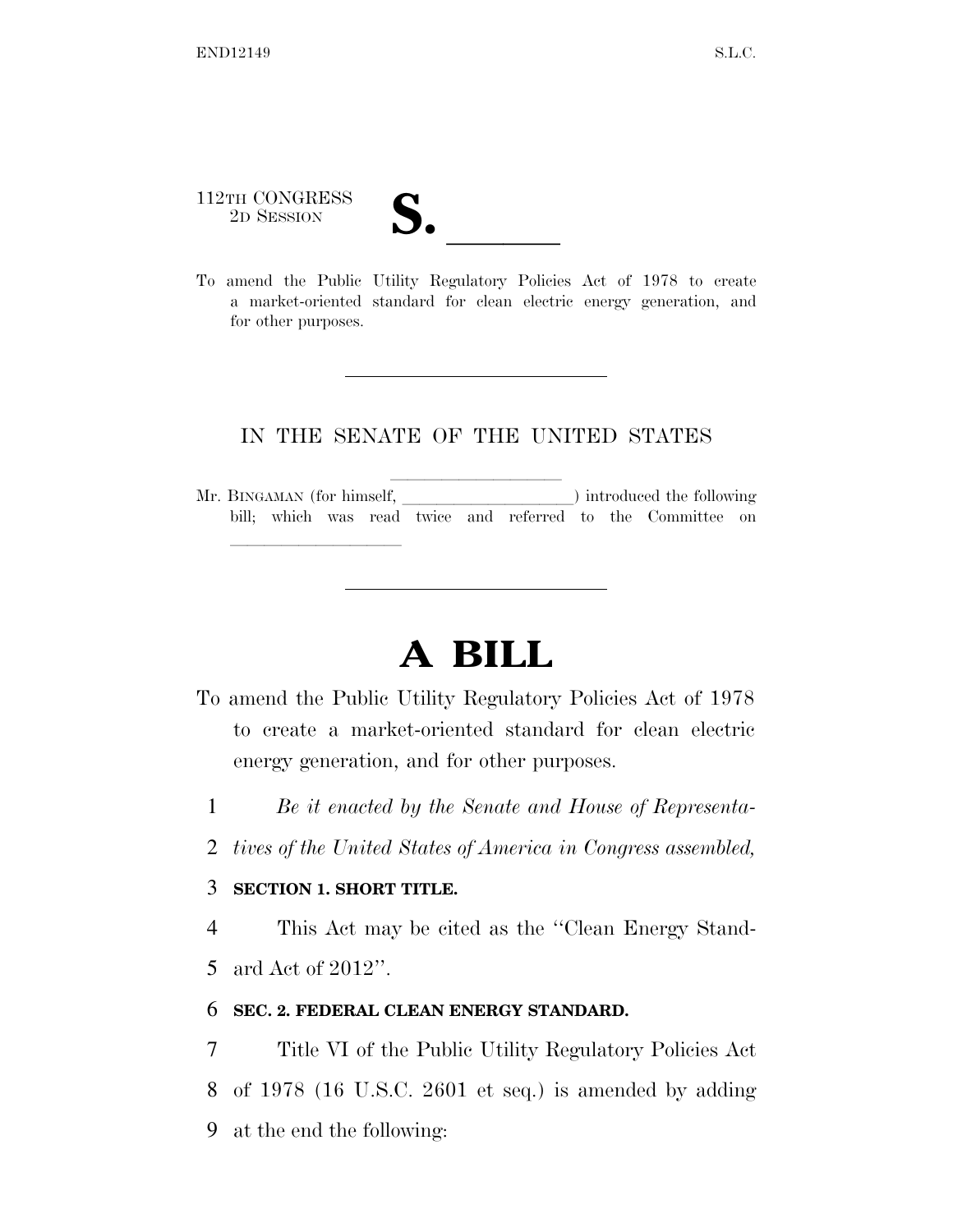| 1              | "SEC. 610. FEDERAL CLEAN ENERGY STANDARD.                    |
|----------------|--------------------------------------------------------------|
| $\overline{2}$ | "(a) PURPOSE.—The purpose of this section is to cre-         |
| 3              | ate a market-oriented standard for electric energy genera-   |
| 4              | tion that stimulates clean energy innovation and promotes    |
| 5              | a diverse set of low- and zero-carbon generation solutions   |
| 6              | in the United States at the lowest incremental cost to elec- |
| 7              | tric consumers.                                              |
| 8              | "(b) DEFINITIONS.—In this section:                           |
| 9              | "(1) CLEAN ENERGY.—The term 'clean energy'                   |
| 10             | means electric energy that is generated—                     |
| 11             | $\lq\lq$ at a facility placed in service after               |
| 12             | December 31, 1991, using—                                    |
| 13             | "(i) renewable energy;                                       |
| 14             | "(ii) qualified renewable biomass;                           |
| 15             | "(iii) natural gas;                                          |
| 16             | "(iv) hydropower;                                            |
| 17             | $f'(v)$ nuclear power; or                                    |
| 18             | "(vi) qualified waste-to-energy;                             |
| 19             | "(B) at a facility placed in service after                   |
| 20             | the date of enactment of this section, using—                |
| 21             | "(i) qualified combined heat<br>and                          |
| 22             | power; or                                                    |
| 23             | "(ii) a source of energy, other than                         |
| 24             | biomass, with lower annual carbon inten-                     |
| 25             | sity than 0.82 metric tons of carbon diox-                   |
| 26             | ide equivalent per megawatt-hour;                            |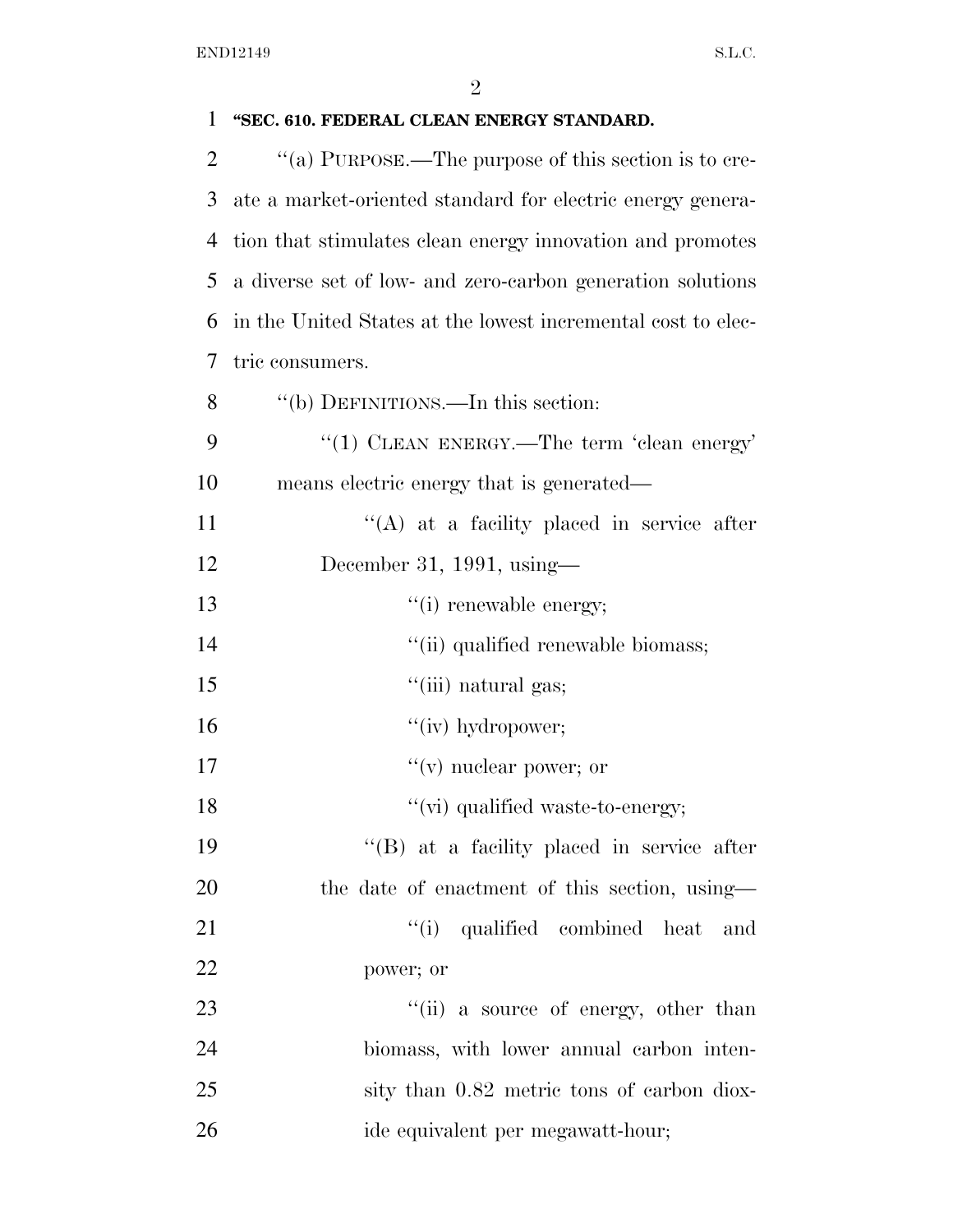| $\mathbf{1}$   | "(C) as a result of qualified efficiency im-        |
|----------------|-----------------------------------------------------|
| $\overline{2}$ | provements or capacity additions; or                |
| 3              | $\lq\lq$ (D) at a facility that captures carbon di- |
| $\overline{4}$ | oxide and prevents the release of the carbon di-    |
| 5              | oxide into the atmosphere.                          |
| 6              | $"(2)$ NATURAL GAS.—                                |
| $\overline{7}$ | "(A) INCLUSION.—The term 'natural gas'              |
| 8              | includes coal mine methane.                         |
| 9              | "(B) EXCLUSIONS.—The term 'natural                  |
| 10             | gas' excludes landfill methane and biogas.          |
| 11             | $(3)$ QUALIFIED COMBINED<br><b>HEAT</b><br>AND      |
| 12             | POWER.-                                             |
| 13             | "(A) IN GENERAL.—The term 'qualified                |
| 14             | combined heat and power' means a system             |
| 15             | $that-$                                             |
| 16             | "(i) uses the same energy source for                |
| 17             | the simultaneous or sequential generation           |
| 18             | of electrical energy and thermal energy;            |
| 19             | "(ii) produces at least—                            |
| 20             | $\lq(1)$ 20 percent of the useful en-               |
| 21             | ergy of the system in the form of elec-             |
| 22             | tricity; and                                        |
| 23             | "(II) 20 percent of the useful en-                  |
| 24             | ergy in the form of useful thermal en-              |
| 25             | ergy;                                               |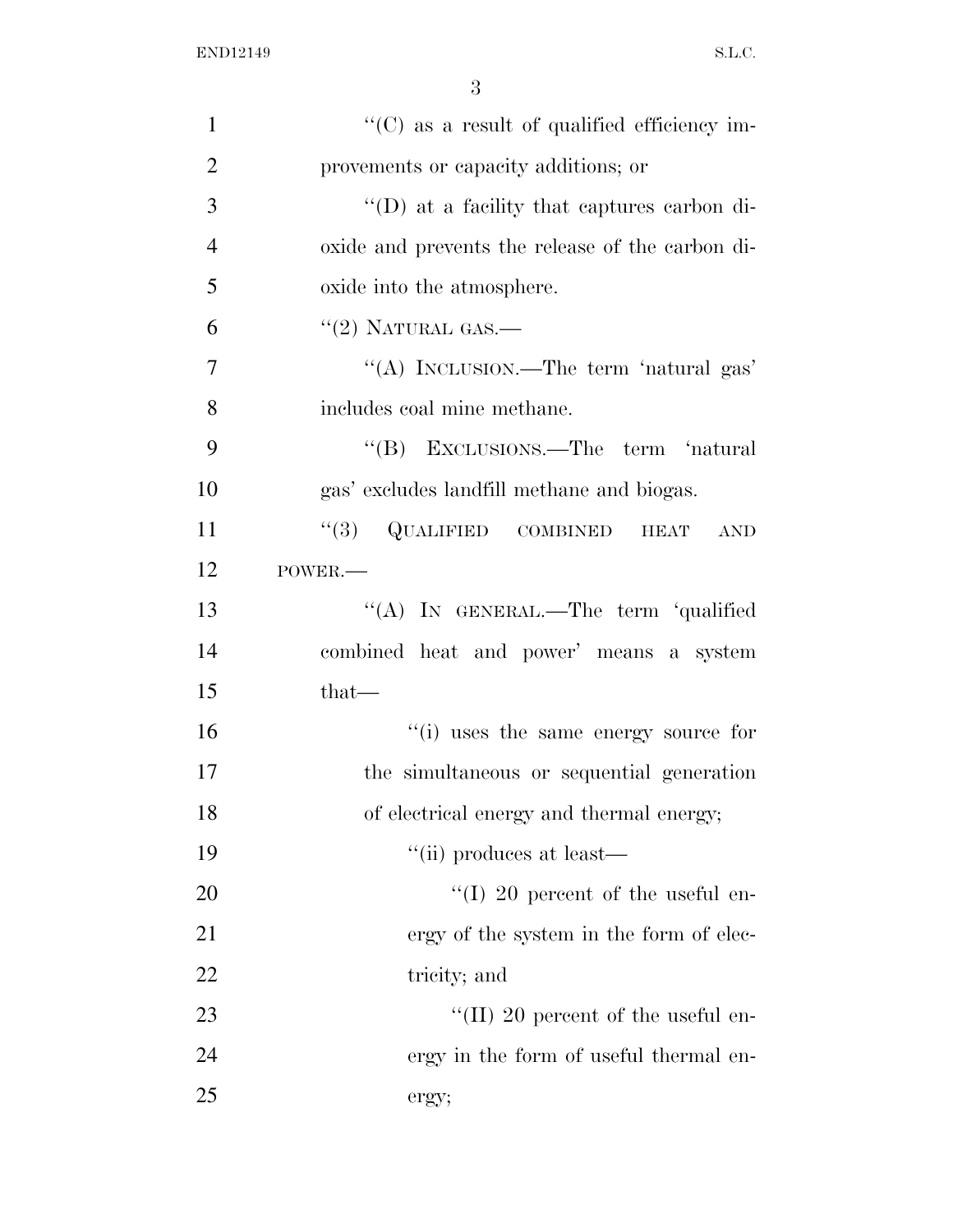| $\mathbf{1}$   | "(iii) to the extent the system uses            |
|----------------|-------------------------------------------------|
| $\overline{2}$ | biomass, uses only qualified renewable bio-     |
| 3              | mass; and                                       |
| $\overline{4}$ | "(iv) operates with an energy effi-             |
| 5              | ciency percentage that is greater than 50       |
| 6              | percent.                                        |
| 7              | "(B) DETERMINATION OF ENERGY EFFI-              |
| 8              | CIENCY.—For purposes of subparagraph $(A)$ ,    |
| 9              | the energy efficiency percentage of a combined  |
| 10             | heat and power system shall be determined in    |
| 11             | accordance with section $48(c)(3)(C)(i)$ of the |
| 12             | Internal Revenue Code of 1986.                  |
| 13             | "(4) QUALIFIED EFFICIENCY IMPROVEMENTS          |
| 14             | OR CAPACITY ADDITIONS.                          |
| 15             | "(A) IN GENERAL.—Subject to subpara-            |
| 16             | graphs (B) and (C), the term 'qualified effi-   |
| 17             | ciency improvements or capacity additions'      |
| 18             | means efficiency improvements or capacity ad-   |
| 19             | ditions made after December 31, 1991, to-       |
| 20             | "(i) a nuclear facility placed in service"      |
| 21             | on or before December 31, 1991; or              |
| 22             | "(ii) a hydropower facility placed in           |
| 23             | service on or before December 31, 1991.         |
| 24             | "(B) EXCLUSION.—The term 'qualified ef-         |
| 25             | ficiency improvements or capacity additions'    |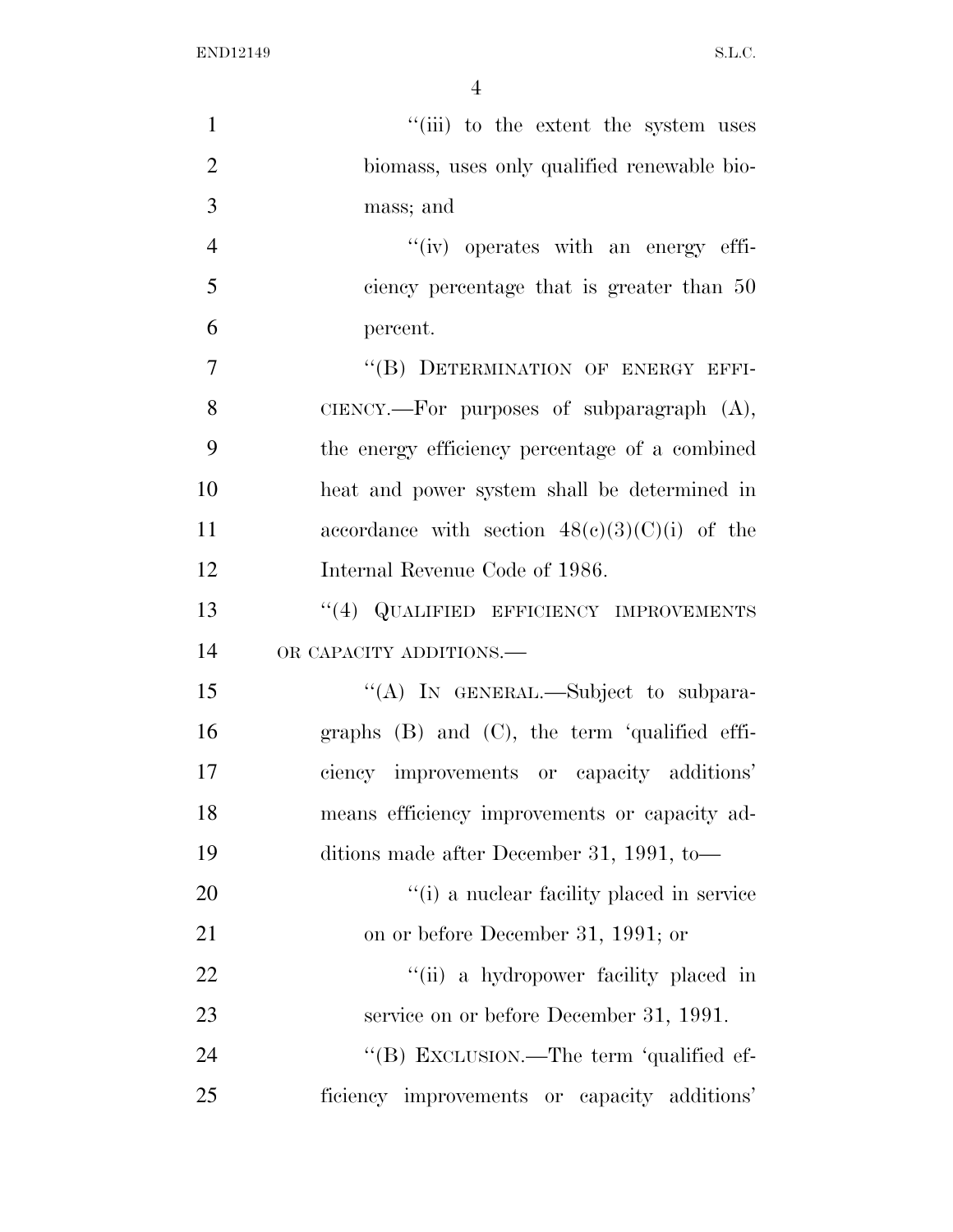| $\mathbf{1}$   | does not include additional electric energy gen-      |
|----------------|-------------------------------------------------------|
| $\overline{2}$ | erated as a result of operational changes not di-     |
| 3              | rectly associated with efficiency improvements        |
| $\overline{4}$ | or capacity additions.                                |
| 5              | $``(C)$ MEASUREMENT AND<br>CERTIFI-                   |
| 6              | CATION.—In the case of hydropower, efficiency         |
| 7              | improvements and capacity additions under this        |
| 8              | paragraph shall be—                                   |
| 9              | "(i) measured on the basis of the                     |
| 10             | same water flow information that is used              |
| 11             | to determine the historic average annual              |
| 12             | generation for the applicable hydroelectric           |
| 13             | facility; and                                         |
| 14             | "(ii) certified by the Secretary or the               |
| 15             | Commission.                                           |
| 16             | $(5)$ QUALIFIED RENEWABLE BIOMASS.—The                |
| 17             | term 'qualified renewable biomass' means renewable    |
| 18             | biomass produced and harvested through land man-      |
| 19             | agement practices that maintain or restore the com-   |
| 20             | position, structure, and processes of ecosystems, in- |
| 21             | cluding the diversity of plant and animal commu-      |
| 22             | nities, water quality, and the productive capacity of |
| 23             | soil and the ecological systems.                      |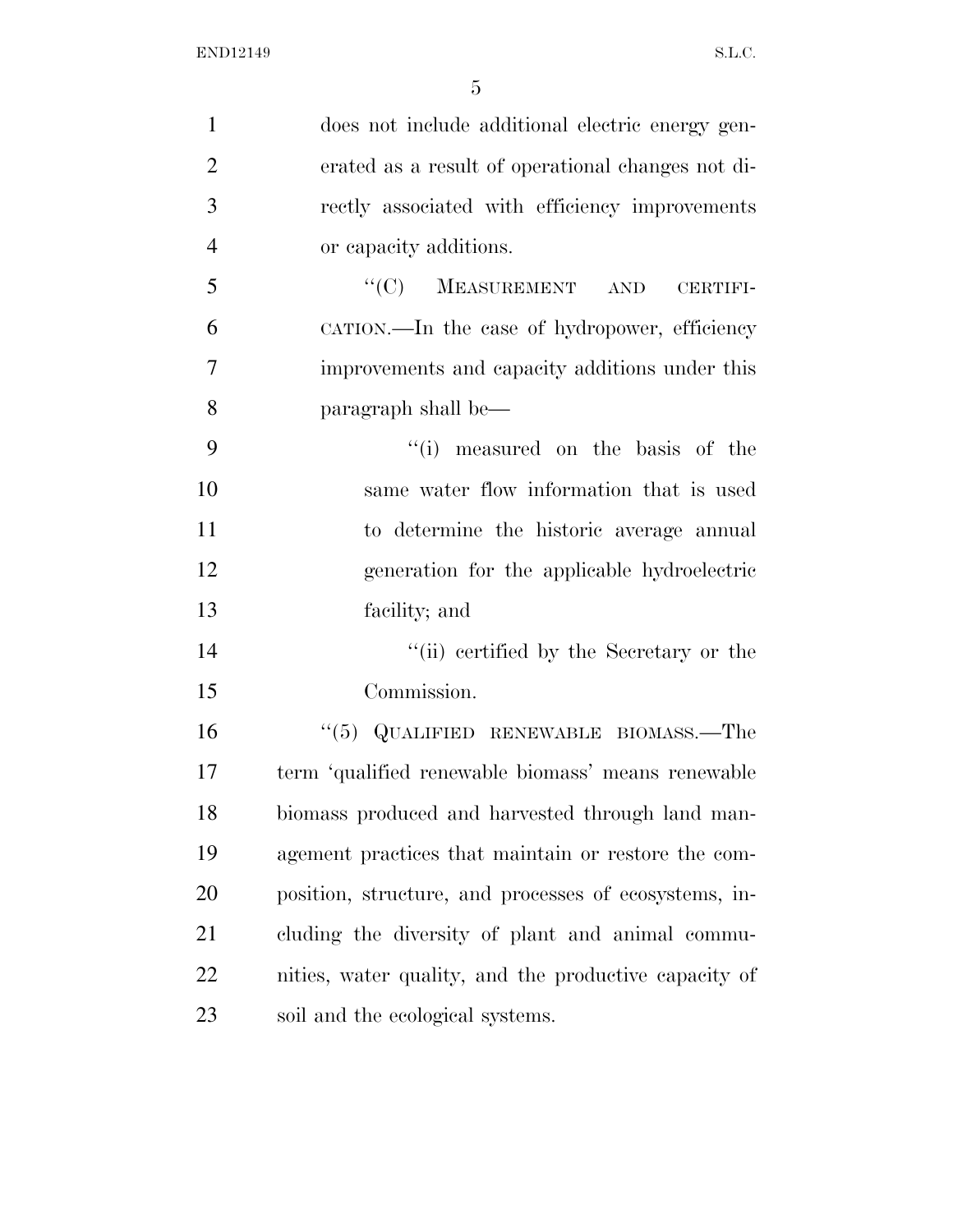| $\mathbf{1}$   | $\cdot\cdot$ (6) QUALIFIED WASTE-TO-ENERGY.—The    |
|----------------|----------------------------------------------------|
| $\overline{2}$ | term 'qualified waste-to-energy' means energy pro- |
| 3              | duced-                                             |
| $\overline{4}$ | $\lq\lq$ from the combustion of —                  |
| 5              | "(i) post-recycled municipal solid                 |
| 6              | waste;                                             |
| $\overline{7}$ | "(ii) gas produced from the gasifi-                |
| 8              | cation or pyrolization of post-recycled mu-        |
| 9              | nicipal solid waste;                               |
| 10             | ``(iii) biogas;                                    |
| 11             | $``(iv)$ landfill methane;                         |
| 12             | "(v) animal waste or animal byprod-                |
| 13             | ucts; or                                           |
| 14             | "(vi) wood, paper products that are                |
| 15             | not commonly recyclable, and vegetation            |
| 16             | (including trees and trimmings, yard               |
| 17             | waste, pallets, railroad ties, crates, and         |
| 18             | solid-wood manufacturing and construction          |
| 19             | debris), if diverted from or separated from        |
| 20             | other waste out of a municipal waste               |
| 21             | stream; and                                        |
| 22             | $\cdot$ (B) at a facility that the Commission has  |
| 23             | certified, on an annual basis, is in compliance    |
| 24             | with all applicable Federal and State environ-     |
| 25             | mental permits, including—                         |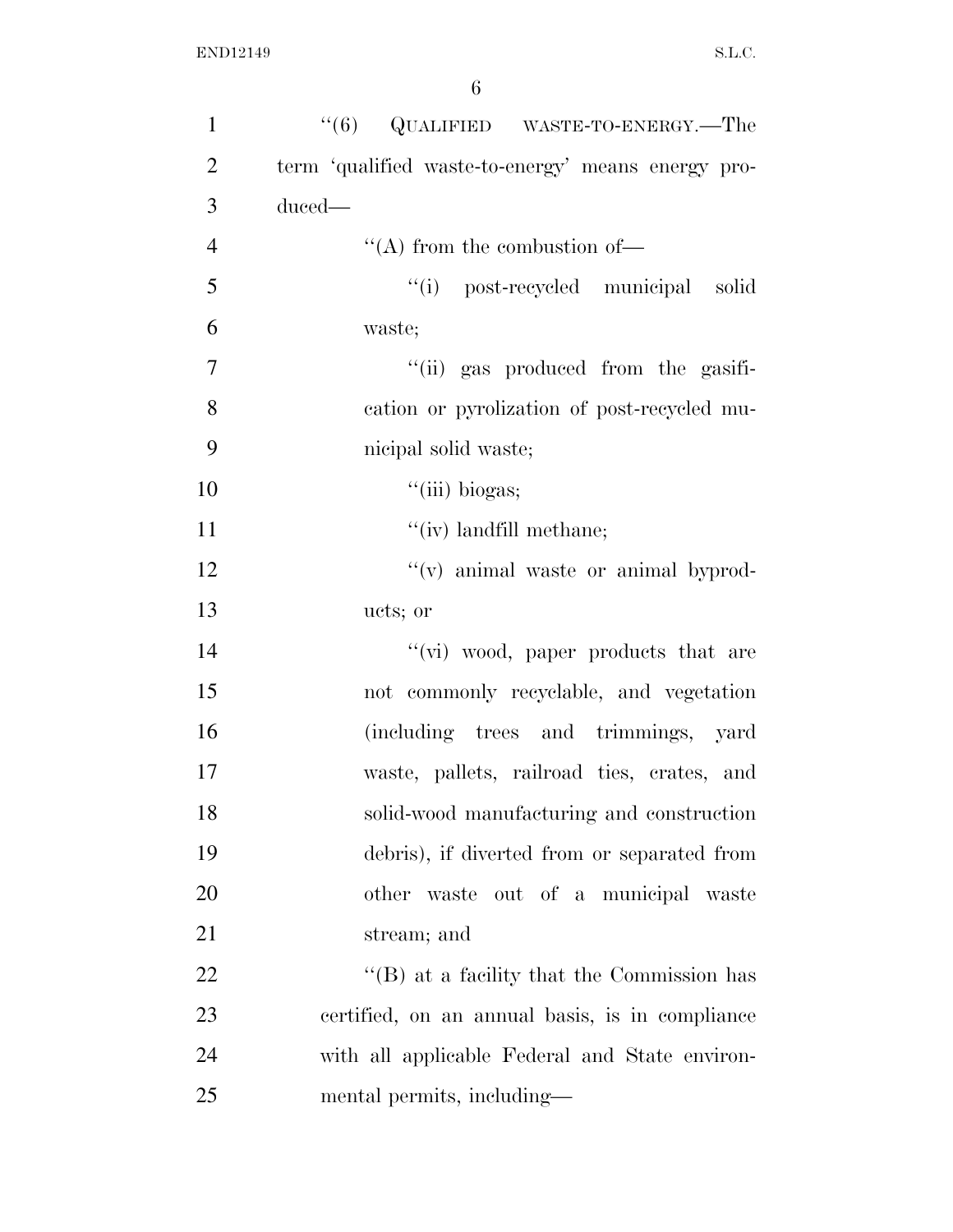| $\mathbf{1}$   | "(i) in the case of a facility that com-                |
|----------------|---------------------------------------------------------|
| $\overline{2}$ | mences operation before the date of enact-              |
| 3              | ment of this section, compliance with emis-             |
| $\overline{4}$ | sion standards under sections 112 and 129               |
| 5              | of the Clean Air Act (42 U.S.C. 7412,                   |
| 6              | 7429) that apply as of the date of enact-               |
| 7              | ment of this section to new facilities within           |
| 8              | the applicable source category; and                     |
| 9              | "(ii) in the case of a facility that pro-               |
| 10             | duces electric energy from the combustion,              |
| 11             | pyrolization, or gasification of municipal              |
| 12             | solid waste, certification that each local              |
| 13             | government unit from which the waste                    |
| 14             | originates operates, participates in the op-            |
| 15             | eration of, contracts for, or otherwise pro-            |
| 16             | vides for recycling services for residents of           |
| 17             | the local government unit.                              |
| 18             | "(7) RENEWABLE ENERGY.—The term 'renew-                 |
| 19             | able energy' means solar, wind, ocean, current, wave,   |
| 20             | tidal, or geothermal energy.                            |
| 21             | "(c) CLEAN ENERGY REQUIREMENT.—                         |
| 22             | "(1) IN GENERAL.—Effective beginning in cal-            |
| 23             | endar year 2015, each electric utility that sells elec- |
| 24             | tric energy to electric consumers in a State shall ob-  |
| 25             | tain a percentage of the electric energy the electric   |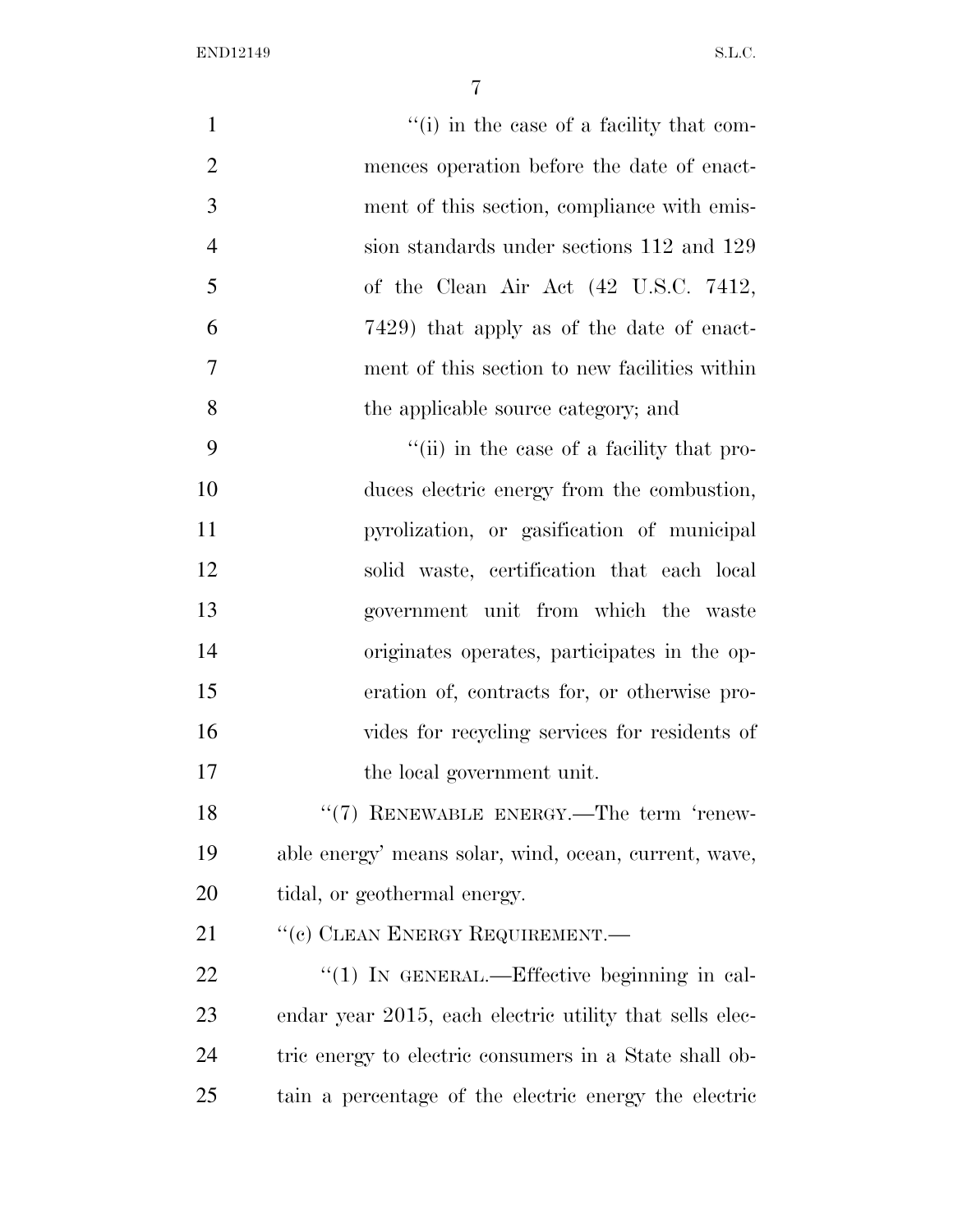$\mathbf{1}$ utility sells to electric consumers during a calendar  $\overline{2}$ year from clean energy. 3 "(2) PERCENTAGE REQUIRED.—The percentage  $\overline{4}$ of electric energy sold during a calendar year that 5 is required to be clean energy under paragraph  $(1)$ 6 shall be determined in accordance with the following  $\overline{7}$ table:

| "Calendar year | Minimum<br>annual per-<br>centage |
|----------------|-----------------------------------|
| 2015           | 24                                |
| 2016           | 27                                |
| 2017           | 30                                |
| 2018           | 33                                |
| 2019           | 36                                |
| 2020           | 39                                |
| 2021           | 42                                |
| 2022           | 45                                |
| 2023           | 48                                |
| 2024           | 51                                |
| 2025           | 54                                |
| 2026           | 57                                |
| 2027           | 60                                |
| 2028           | 63                                |
| 2029           | 66                                |
| 2030           | 69                                |
| 2031           | 72                                |
| 2032           | 75                                |
| 2033           | 78                                |
| 2034           | 81                                |
| 2035           | 84                                |

8 "(3) DEDUCTION FOR ELECTRIC ENERGY GEN-9 **ERATED FROM HYDROPOWER OR NUCLEAR** 10 POWER.—An electric utility that sells electric energy 11 to electric consumers from a facility placed in service 12 in the United States on or before December 31, 1991, using hydropower or nuclear power may de-13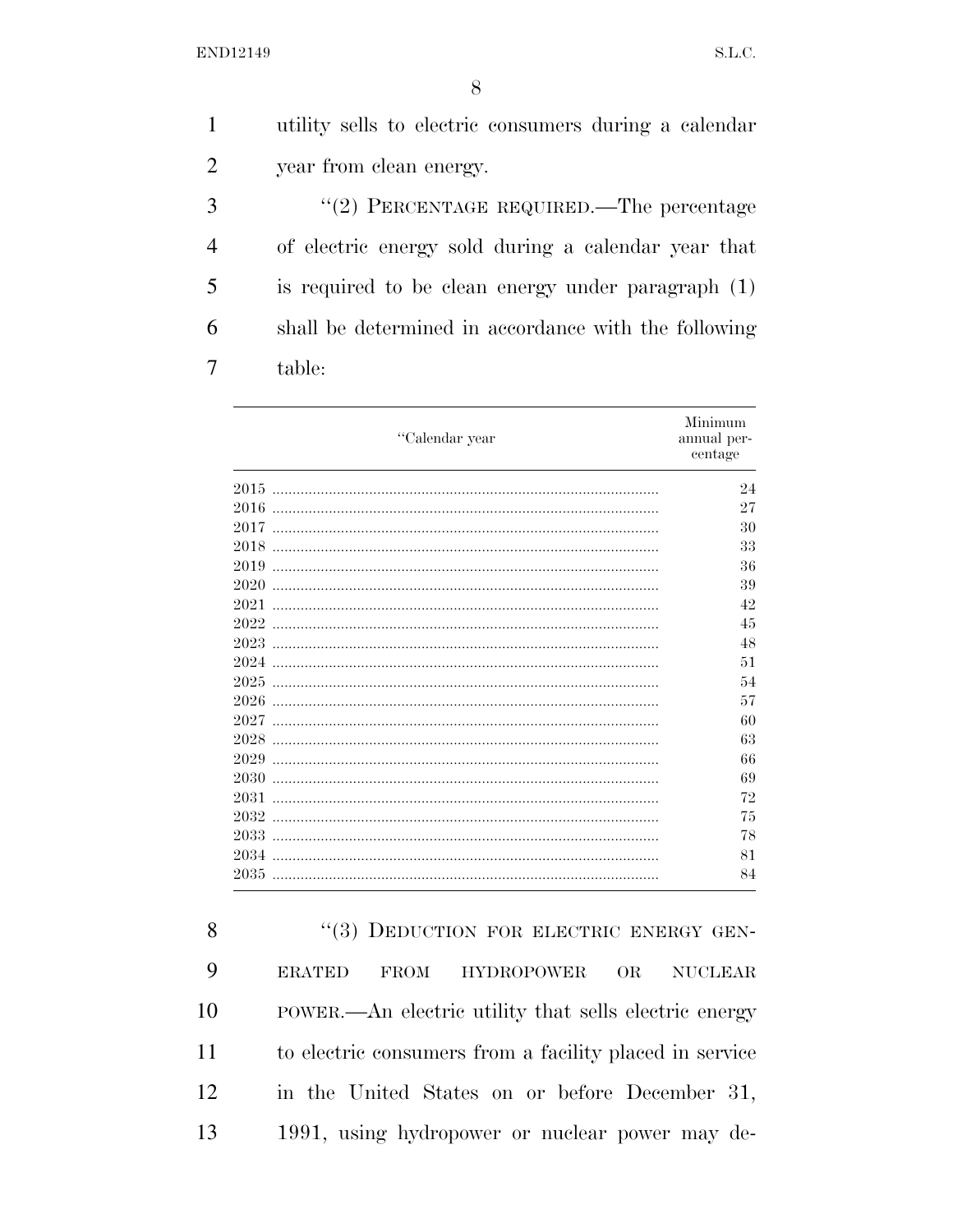| $\mathbf{1}$   | duct the quantity of the electric energy from the          |
|----------------|------------------------------------------------------------|
| $\overline{2}$ | quantity to which the percentage in paragraph (2)          |
| 3              | applies.                                                   |
| $\overline{4}$ | "(d) MEANS OF COMPLIANCE.—An electric utility              |
| 5              | shall meet the requirements of subsection $(c)$ by—        |
| 6              | $\lq(1)$ submitting to the Secretary clean energy          |
| 7              | eredits issued under subsection (e);                       |
| 8              | $\lq(2)$ making alternative compliance payments of         |
| 9              | 3 cents per kilowatt hour in accordance with sub-          |
| 10             | section (i); or                                            |
| 11             | $\cdot\cdot$ (3) taking a combination of actions described |
| 12             | in paragraphs $(1)$ and $(2)$ .                            |
| 13             | "(e) FEDERAL CLEAN ENERGY TRADING PRO-                     |
| 14             | GRAM.-                                                     |
| 15             | "(1) ESTABLISHMENT.—Not later than $180$                   |
| 16             |                                                            |
|                | days after the date of enactment of this section, the      |
| 17             | Secretary shall establish a Federal clean energy           |
| 18             | credit trading program under which electric utilities      |
| 19             | may submit to the Secretary clean energy credits to        |
| 20             | certify compliance by the electric utilities with sub-     |
|                | section $(c)$ .                                            |
| 21<br>22       | "(2) CLEAN ENERGY CREDITS.—Except as pro-                  |
| 23             | vided in paragraph $(3)(B)$ , the Secretary shall issue    |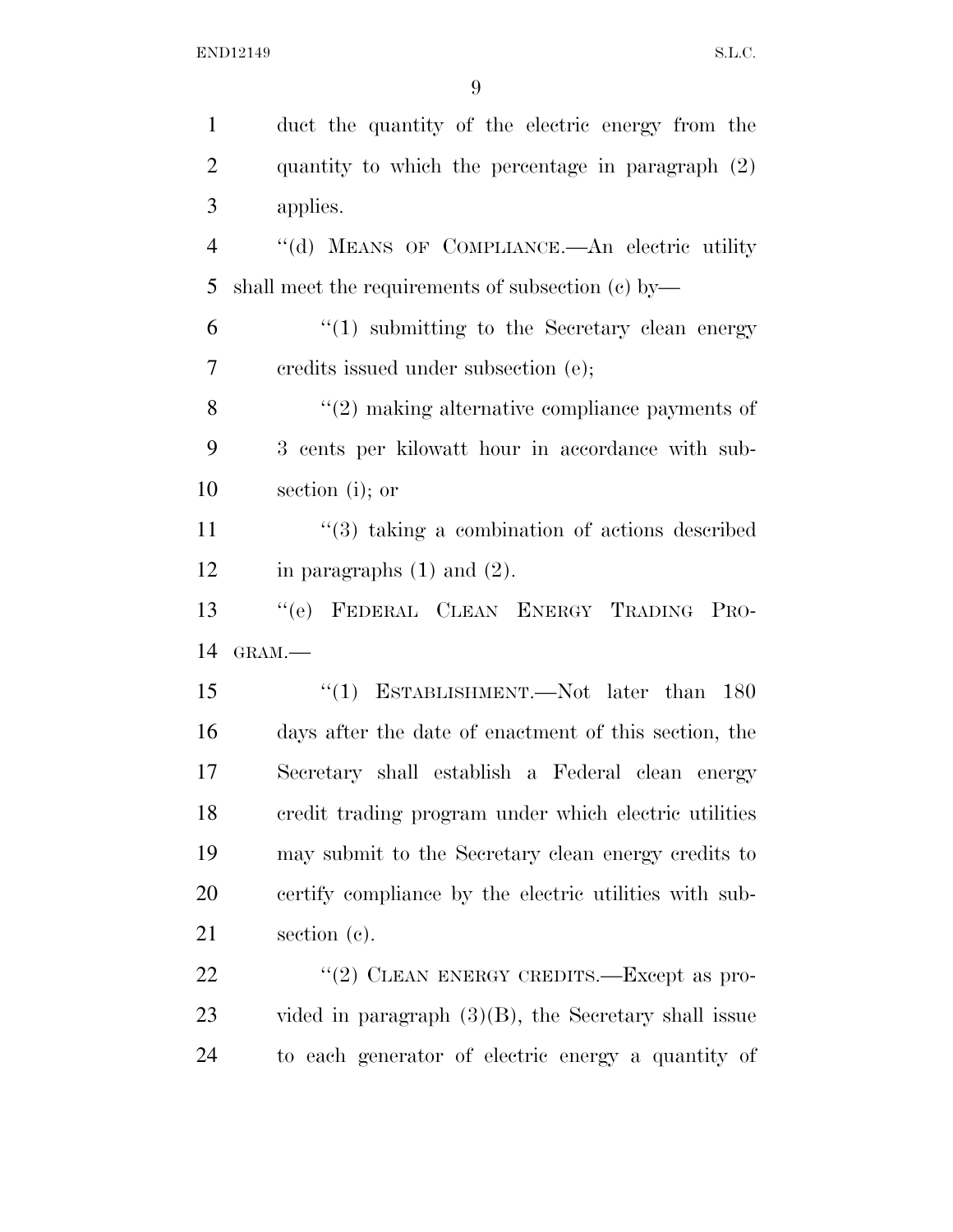| $\mathbf{1}$   | clean energy credits determined in accordance with |
|----------------|----------------------------------------------------|
| $\overline{2}$ | subsections $(f)$ and $(g)$ .                      |
| 3              | "(3) ADMINISTRATION.—In carrying out the           |
| $\overline{4}$ | program under this subsection, the Secretary shall |
| 5              | ensure that—                                       |
| 6              | "(A) a clean energy credit shall be used           |
| 7              | only once for purposes of compliance with this     |
| 8              | section; and                                       |
| 9              | "(B) a clean energy credit issued for clean        |
| 10             | energy generated and sold for resale under a       |
| 11             | contract in effect on the date of enactment of     |
| 12             | this section shall be issued to the purchasing     |
| 13             | electric utility, unless otherwise provided by the |
| 14             | contract.                                          |
| 15             | "(4) DELEGATION OF MARKET FUNCTION.-               |
| 16             | "(A) IN GENERAL.—In carrying out the               |
| 17             | program under this subsection, the Secretary       |
| 18             | may delegate-                                      |
| 19             | $``(i)$ to 1 or more appropriate market-           |
| 20             | making entities, the administration of a           |
| 21             | national clean energy credit market for            |
| 22             | purposes of establishing a transparent na-         |
| 23             | tional market for the sale or trade of clean       |
| 24             | energy credits; and                                |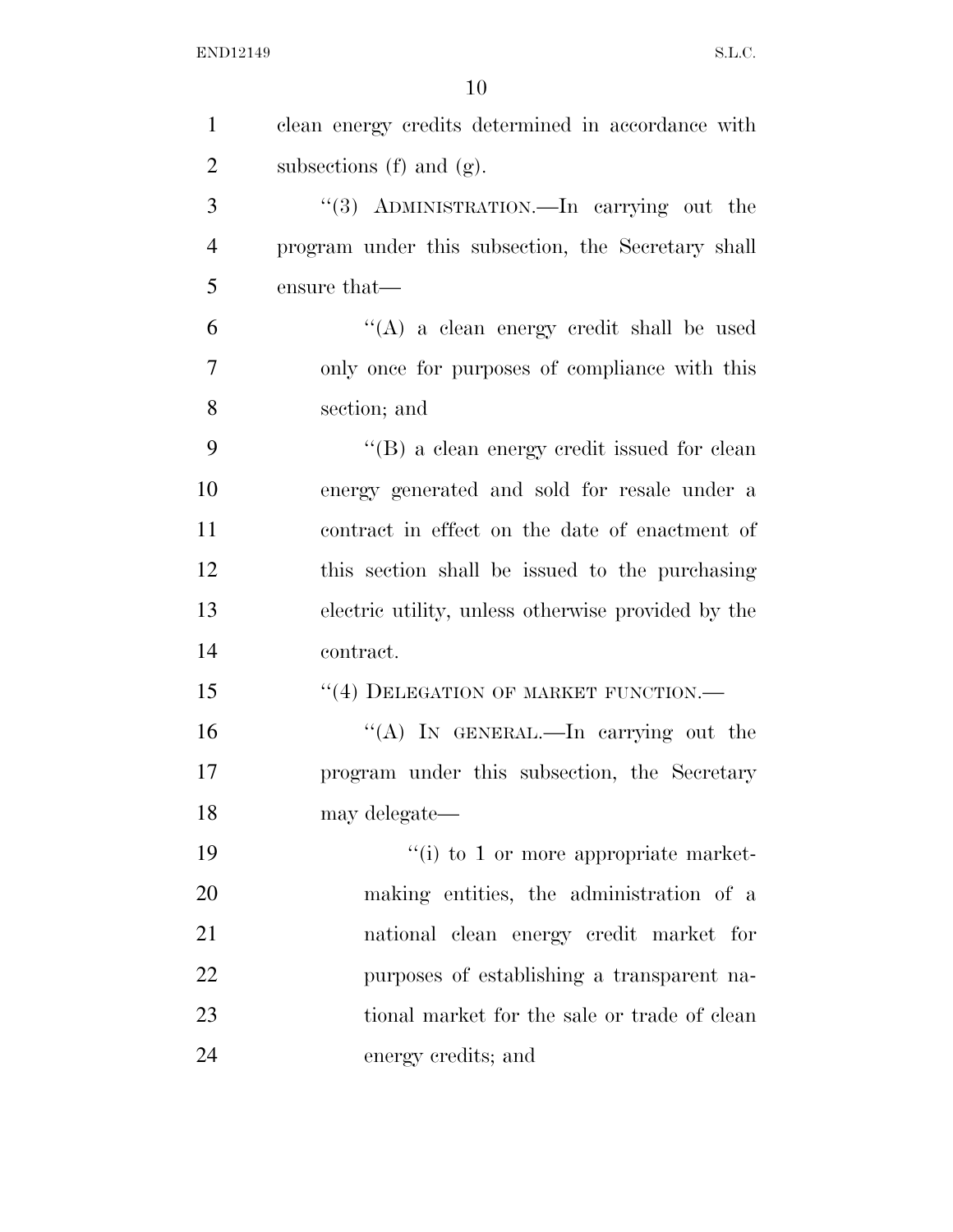| $\mathbf{1}$   | "(ii) to appropriate entities, the track-                |
|----------------|----------------------------------------------------------|
| $\overline{2}$ | ing of dispatch of clean generation.                     |
| 3              | "(B) ADMINISTRATION.—In making a del-                    |
| $\overline{4}$ | egation under subparagraph $(A)(ii)$ , the Sec-          |
| 5              | retary shall ensure that the tracking and re-            |
| 6              | porting of information concerning the dispatch           |
| $\overline{7}$ | of clean generation is transparent, verifiable,          |
| 8              | and independent of any generation or load in-            |
| 9              | terests subject to an obligation under this sec-         |
| 10             | tion.                                                    |
| 11             | "(5) BANKING OF CLEAN ENERGY CREDITS.-                   |
| 12             | Clean energy credits to be used for compliance pur-      |
| 13             | poses under subsection (c) shall be valid for the year   |
| 14             | in which the clean energy credits are issued or in       |
| 15             | any subsequent calendar year.                            |
| 16             | "(f) DETERMINATION OF QUANTITY OF CREDIT.—               |
| 17             | "(1) IN GENERAL.—Except as otherwise pro-                |
| 18             | vided in this subsection, the quantity of clean energy   |
| 19             | credits issued to each electric utility generating elec- |
| <b>20</b>      | tric energy in the United States from clean energy       |
| 21             | shall be equal to the product of—                        |
| 22             | "(A) for each generator owned by a utility,              |
| 23             | the number of megawatt-hours of electric en-             |
| 24             | ergy sold from that generator by the utility; and        |
| 25             | $\lq\lq$ the difference between—                         |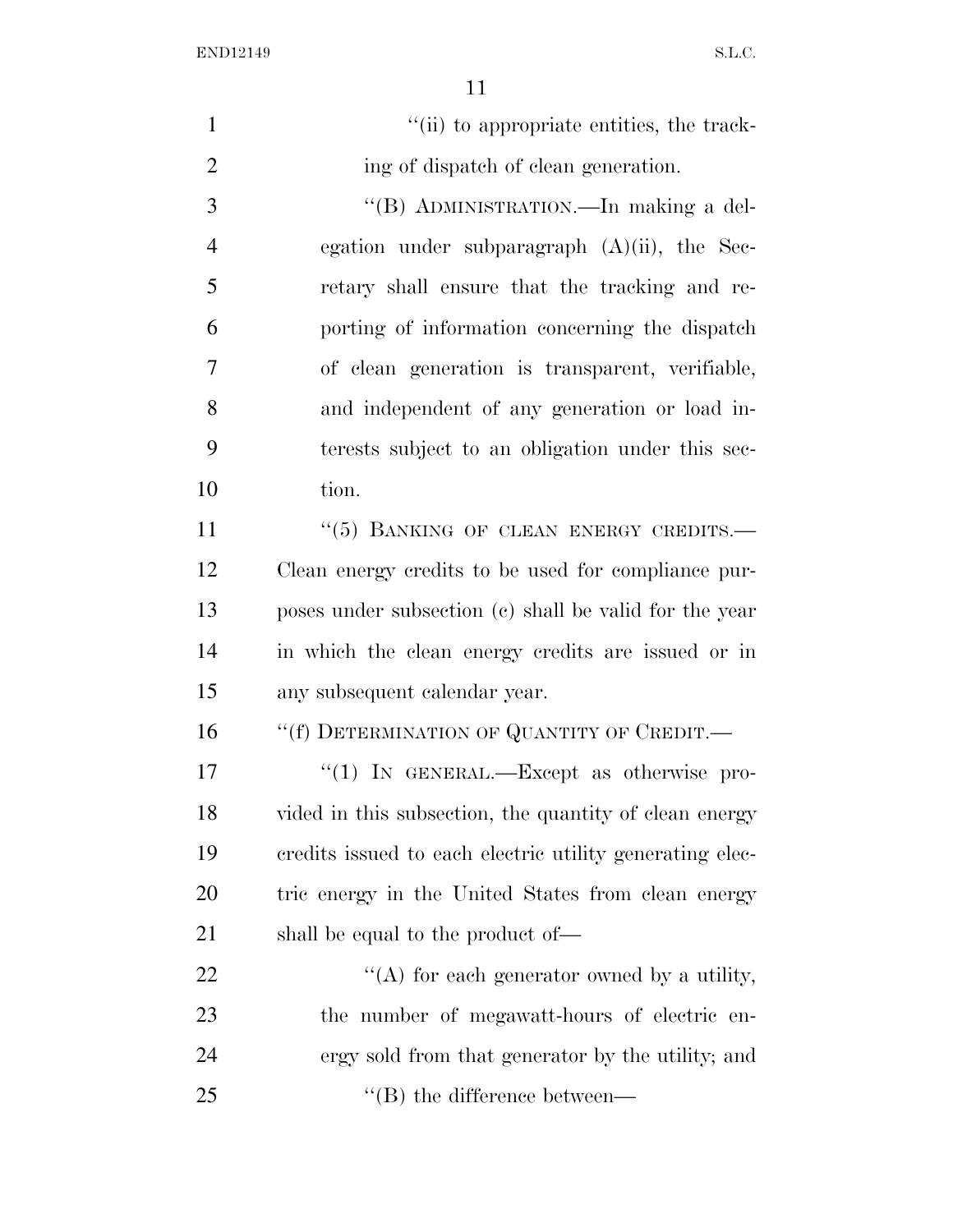| $\mathbf{1}$   | $``(i)$ 1.0; and                                      |
|----------------|-------------------------------------------------------|
| $\overline{2}$ | "(ii) the quotient obtained by divid-                 |
| 3              | $ing$ —                                               |
| $\overline{4}$ | $\lq\lq$ (I) the annual carbon intensity              |
| 5              | of the generator, as determined in ac-                |
| 6              | cordance with subsection $(g)$ , ex-                  |
| $\overline{7}$ | pressed in metric tons per megawatt-                  |
| 8              | hour; by                                              |
| 9              | "(II) $0.82$ .                                        |
| 10             | NEGATIVE CREDITS.-Notwithstanding<br>(2)              |
| 11             | any other provision of this subsection, the Secretary |
| 12             | shall not issue a negative quantity of clean energy   |
| 13             | credits to any generator.                             |
| 14             | $(3)$ QUALIFIED COMBINED HEAT<br><b>AND</b>           |
| 15             | POWER.-                                               |
| 16             | "(A) IN GENERAL.—The quantity of clean                |
| 17             | energy credits issued to an owner of a qualified      |
| 18             | combined heat and power system in the United          |
| 19             | States shall be equal to the difference be-           |
| 20             | tween-                                                |
| 21             | "(i) the product obtained by multi-                   |
| 22             | $plying$ —                                            |
| 23             | $\lq\lq$ (I) the number of megawatt-                  |
| 24             | hours of electric energy generated by                 |
| 25             | the system; and                                       |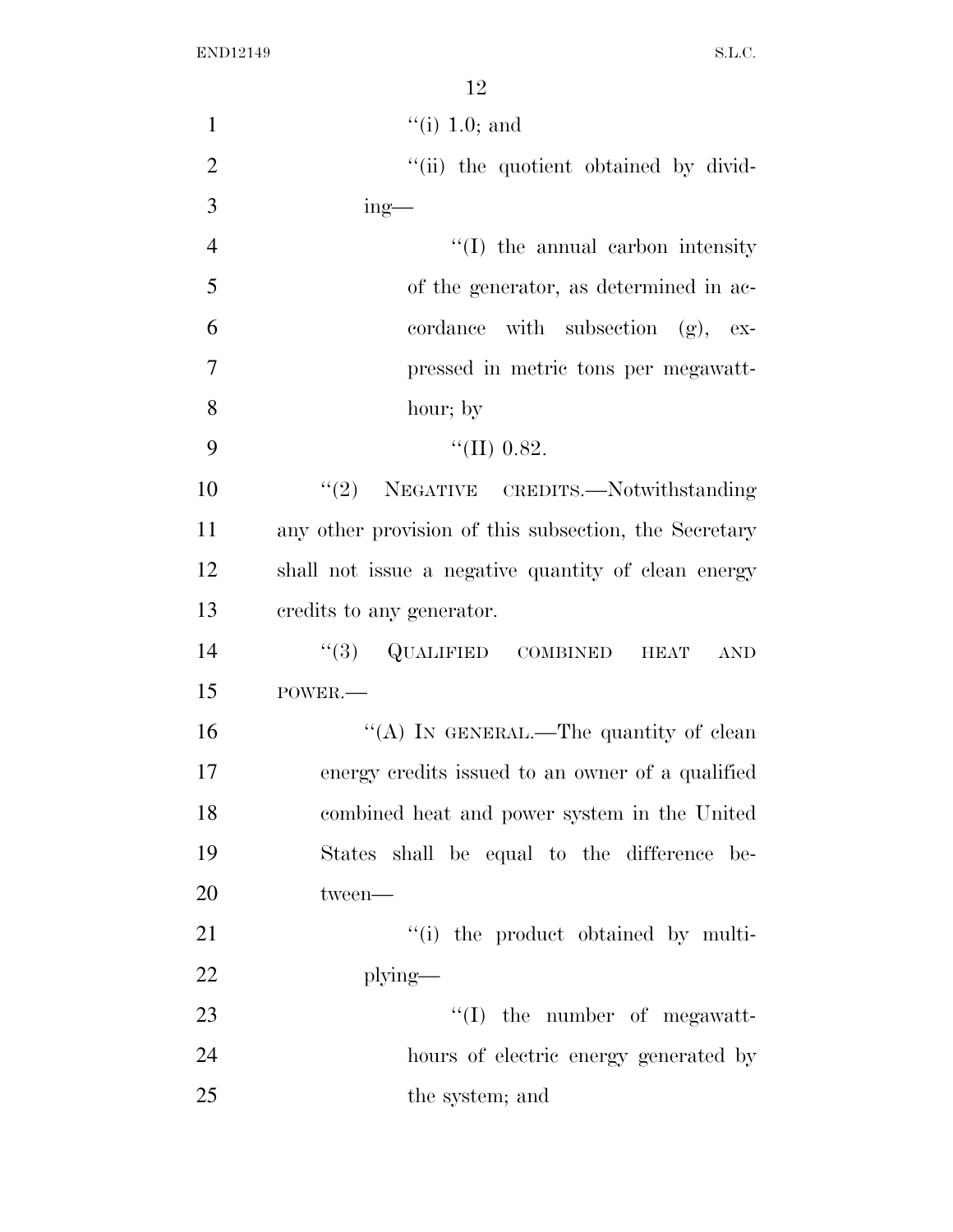|                | 10                                               |
|----------------|--------------------------------------------------|
| $\mathbf{1}$   | $\lq$ (II) the difference between—               |
| $\overline{2}$ | $\lq(aa)$ 1.0; and                               |
| 3              | "(bb) the quotient obtained                      |
| $\overline{4}$ | by dividing—                                     |
| 5              | " $(AA)$ the annual car-                         |
| 6              | bon intensity of the gener-                      |
| $\overline{7}$ | ator, as determined in ac-                       |
| 8              | with subsection<br>cordance                      |
| 9              | $(g)$ , expressed in metric tons                 |
| 10             | per megawatt-hour; by                            |
| 11             | "(BB) $0.82$ ; and                               |
| 12             | "(ii) the product obtained by multi-             |
| 13             | $plying$ —                                       |
| 14             | $``(I)$ the number of megawatt-                  |
| 15             | hours of electric energy generated by            |
| 16             | the system that are consumed onsite              |
| 17             | by the facility; and                             |
| 18             | $\lq\lq$ (II) the annual target for elec-        |
| 19             | tric energy sold during a calendar               |
| 20             | year that is required to be clean en-            |
| 21             | ergy under subsection $(c)(2)$ .                 |
| 22             | "(B) ADDITIONAL CREDITS.—In addition             |
| 23             | to credits issued under subparagraph $(A)$ , the |
| 24             | Secretary shall award clean energy credits to an |
| 25             | owner of a qualified heat and power system in    |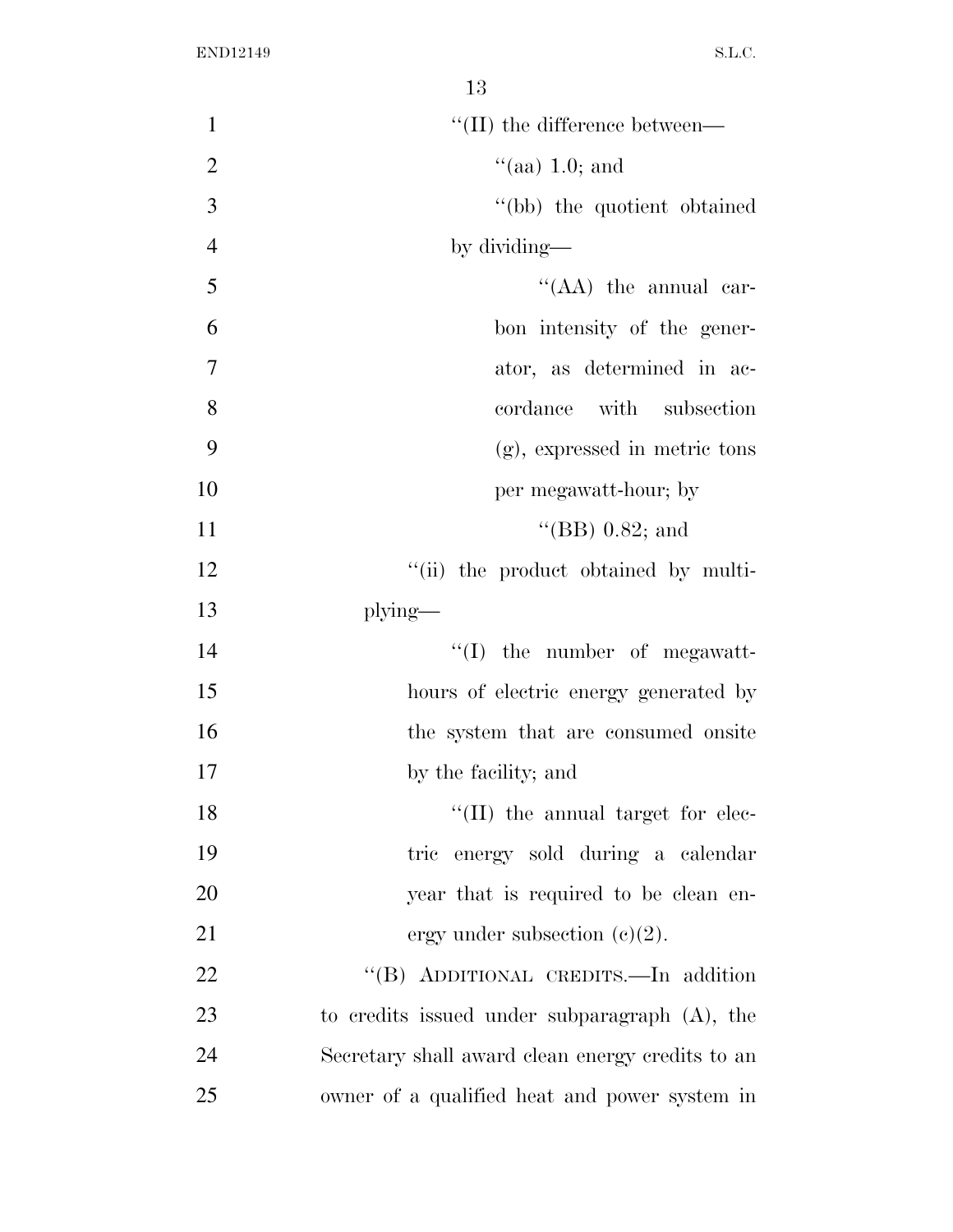| $\mathbf{1}$   | the United States for greenhouse gas emissions         |
|----------------|--------------------------------------------------------|
| $\overline{2}$ | avoided as a result of the use of a qualified          |
| 3              | combined heat and power system, rather than a          |
| $\overline{4}$ | separate thermal source, to meet onsite thermal        |
| 5              | needs.                                                 |
| 6              | (4)<br>QUALIFIED WASTE-TO-ENERGY.—The                  |
| 7              | quantity of clean energy credits issued to an electric |
| 8              | utility generating electric energy in the United       |
| 9              | States from a qualified waste-to-energy facility shall |
| 10             | be equal to the product obtained by multiplying—       |
| 11             | $\lq\lq$ the number of megawatt-hours of               |
| 12             | electric energy generated by the facility and          |
| 13             | sold by the utility; and                               |
| 14             | $\lq (B)$ 1.0.                                         |
| 15             | "(g) DETERMINATION OF ANNUAL CARBON INTEN-             |
| 16             | SITY OF GENERATING FACILITIES.                         |
| 17             | " $(1)$ IN GENERAL.—For purposes of deter-             |
| 18             | mining the quantity of credits under subsection (f),   |
| 19             | except as provided in paragraph $(2)$ , the Secretary  |
| 20             | shall determine the annual carbon intensity of each    |
| 21             | generator by dividing—                                 |
| 22             | $\lq\lq$ the net annual carbon dioxide equiva-         |
| 23             | lent emissions of the generator; by                    |
| 24             | $\lq$ (B) the annual quantity of electricity gen-      |
| 25             | erated by the generator.                               |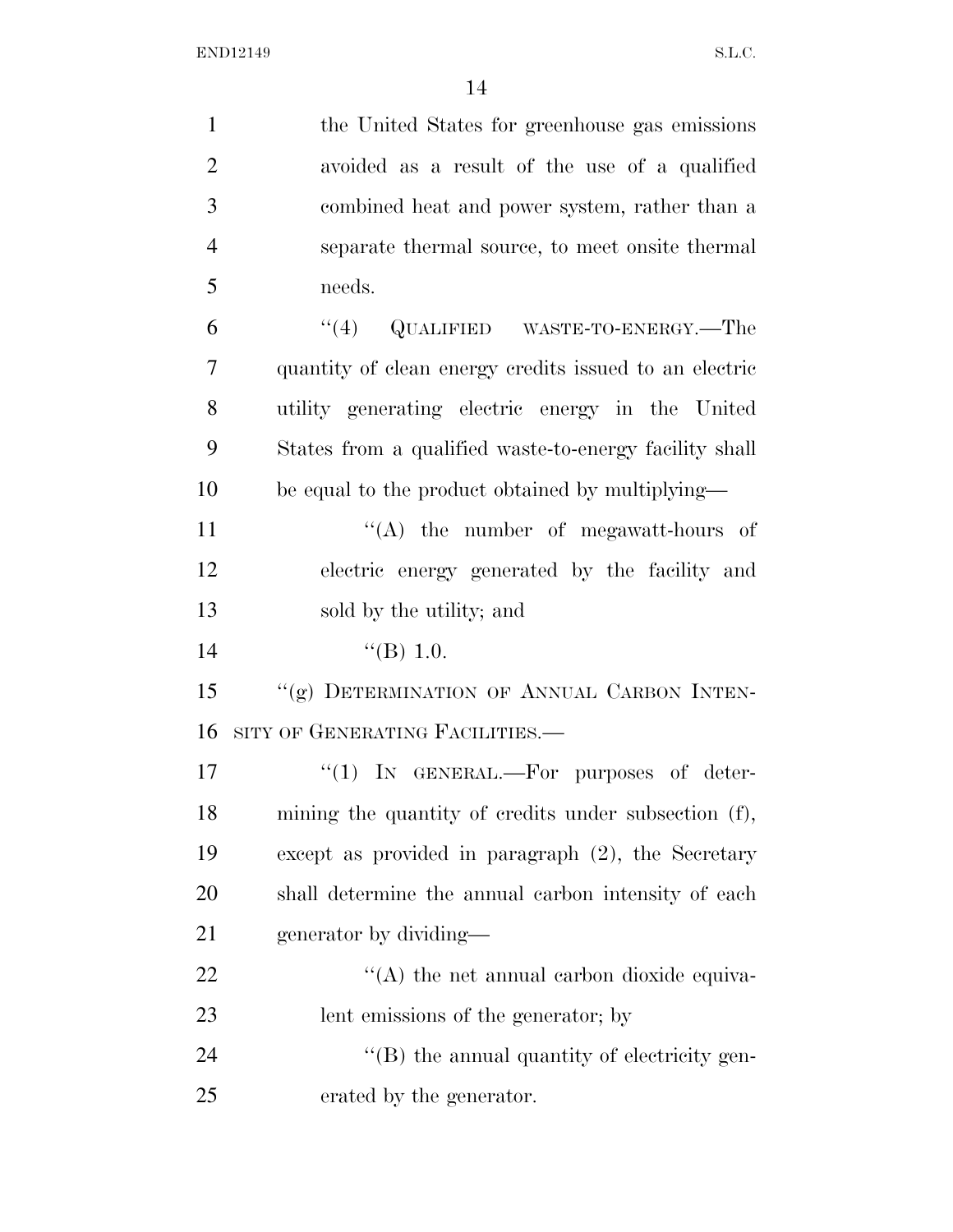| $\mathbf{1}$   | "(2) BIOMASS.—The Secretary shall—                 |
|----------------|----------------------------------------------------|
| $\overline{2}$ | "(A) not later than $180$ days after the date      |
| 3              | of enactment of this section, issue interim regu-  |
| $\overline{4}$ | lations for determining the carbon intensity       |
| 5              | based on an initial consideration of the issues    |
| 6              | to be reported on under subparagraph $(B)$ ;       |
| $\tau$         | $\mathrm{``(B)}$ not later than 180 days after the |
| 8              | date of enactment of this section, enter into an   |
| 9              | agreement with the National Academy of             |
| 10             | Sciences under which the Academy shall—            |
| 11             | "(i) evaluate models and methodolo-                |
| 12             | gies for quantifying net changes in green-         |
| 13             | house gas emissions associated with gener-         |
| 14             | ating electric energy from each significant        |
| 15             | source of qualified renewable biomass, in-         |
| 16             | cluding evaluation of additional sequestra-        |
| 17             | tion or emissions associated with changes          |
| 18             | in land use by the production of the bio-          |
| 19             | mass; and                                          |
| 20             | "(ii) not later than 1 year after the              |
| 21             | date of enactment of this section, publish         |
| 22             | a report that includes—                            |
| 23             | $\lq\lq$ a description of the evalua-              |
| 24             | tion required by clause (i); and                   |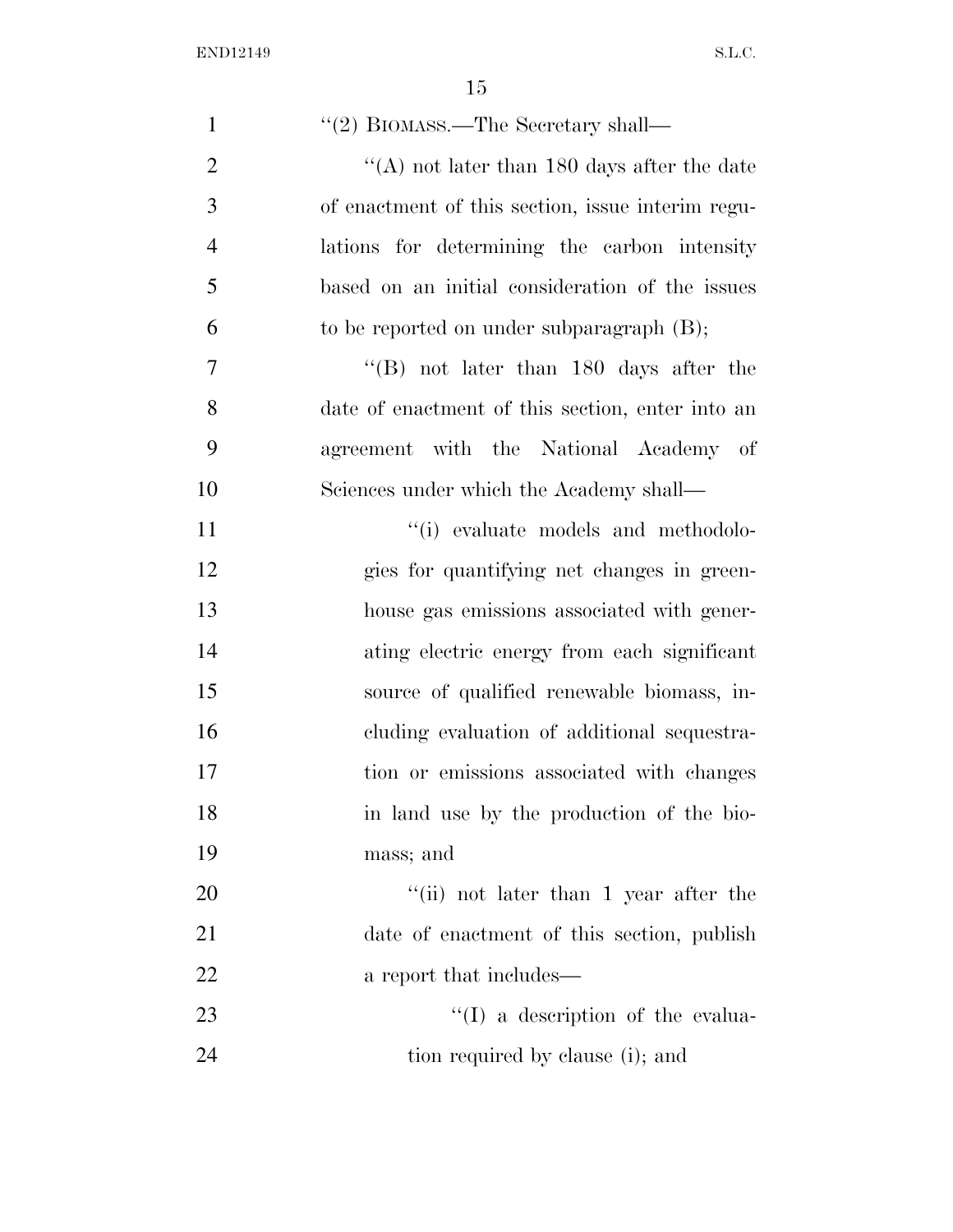| $\mathbf{1}$   | $\lq\lq$ (II) recommendations for deter-          |
|----------------|---------------------------------------------------|
| $\overline{2}$ | mining the carbon intensity of electric           |
| 3              | energy generated from qualified re-               |
| $\overline{4}$ | newable biomass under this section;               |
| 5              | and                                               |
| 6              | "(C) not later than $180$ days after the          |
| $\overline{7}$ | publication of the report under subparagraph      |
| 8              | $(B)(ii)$ , issue regulations for determining the |
| 9              | carbon intensity of electric energy generated     |
| 10             | from qualified renewable biomass that take into   |
| 11             | account the report.                               |
| 12             | "(3) CONSULTATION.—The Secretary shall con-       |
| 13             | sult with-                                        |
| 14             | $\lq\lq$ the Administrator of the Environ-        |
| 15             | mental Protection Agency in determining the       |
| 16             | annual carbon intensity of generating facilities  |
| 17             | under paragraph $(1)$ ; and                       |
| 18             | "(B) the Administrator of the Environ-            |
| 19             | mental Protection Agency, the Secretary of the    |
| 20             | Interior, and the Secretary of Agriculture in     |
| 21             | issuing regulations for determining the carbon    |
| 22             | intensity of electric energy generated by bio-    |
| 23             | mass under paragraph $(2)(C)$ .                   |
| 24             | "(h) CIVIL PENALTIES.—                            |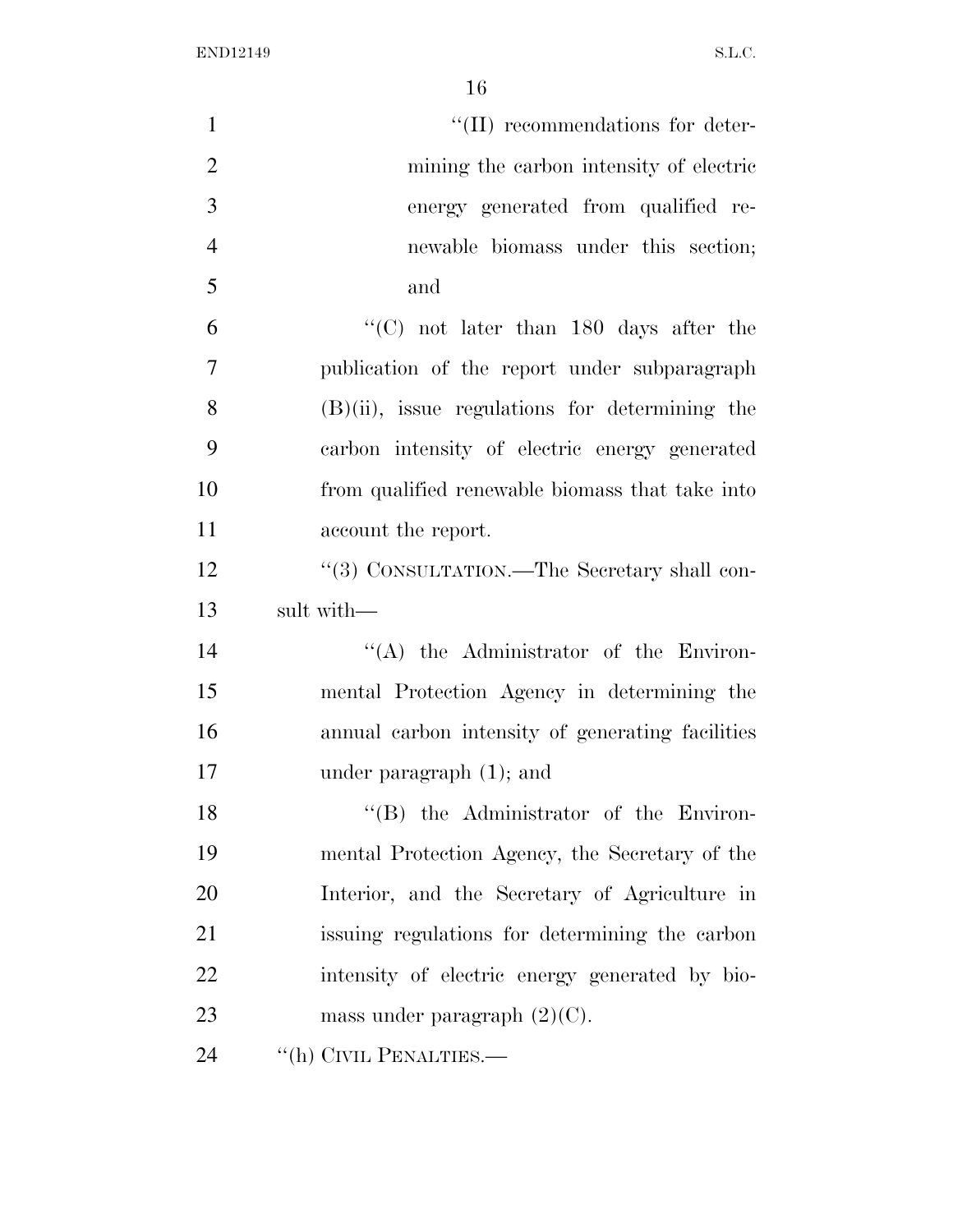| $\mathbf{1}$   | "(1) IN GENERAL.—Subject to paragraph $(2)$ ,           |
|----------------|---------------------------------------------------------|
| $\overline{2}$ | an electric utility that fails to meet the requirements |
| 3              | of this section shall be subject to a civil penalty in  |
| $\overline{4}$ | an amount equal to the product obtained by multi-       |
| 5              | $plying$ —                                              |
| 6              | $\lq\lq$ the number of kilowatt-hours of elec-          |
| 7              | tric energy sold by the utility to electric con-        |
| 8              | sumers in violation of subsection (c); and              |
| 9              | "(B) 200 percent of the value of the alter-             |
| 10             | native compliance payment, as adjusted under            |
| 11             | subsection (m).                                         |
| 12             | $``(2)$ WAIVERS AND MITIGATION.—                        |
| 13             | "(A) FORCE MAJEURE.—The Secretary                       |
| 14             | may mitigate or waive a civil penalty under this        |
| 15             | subsection if the electric utility was unable to        |
| 16             | comply with an applicable requirement of this           |
| 17             | section for reasons outside of the reasonable           |
| 18             | control of the utility.                                 |
| 19             | "(B) REDUCTION FOR STATE<br>PEN-                        |
| 20             | ALTIES.—The Secretary shall reduce<br>the               |
| 21             | amount of a penalty determined under para-              |
| 22             | graph (1) by the amount paid by the electric            |
| 23             | utility to a State for failure to comply with the       |
| 24             | requirement of a State renewable energy pro-            |
| 25             | gram, if the State requirement is more strin-           |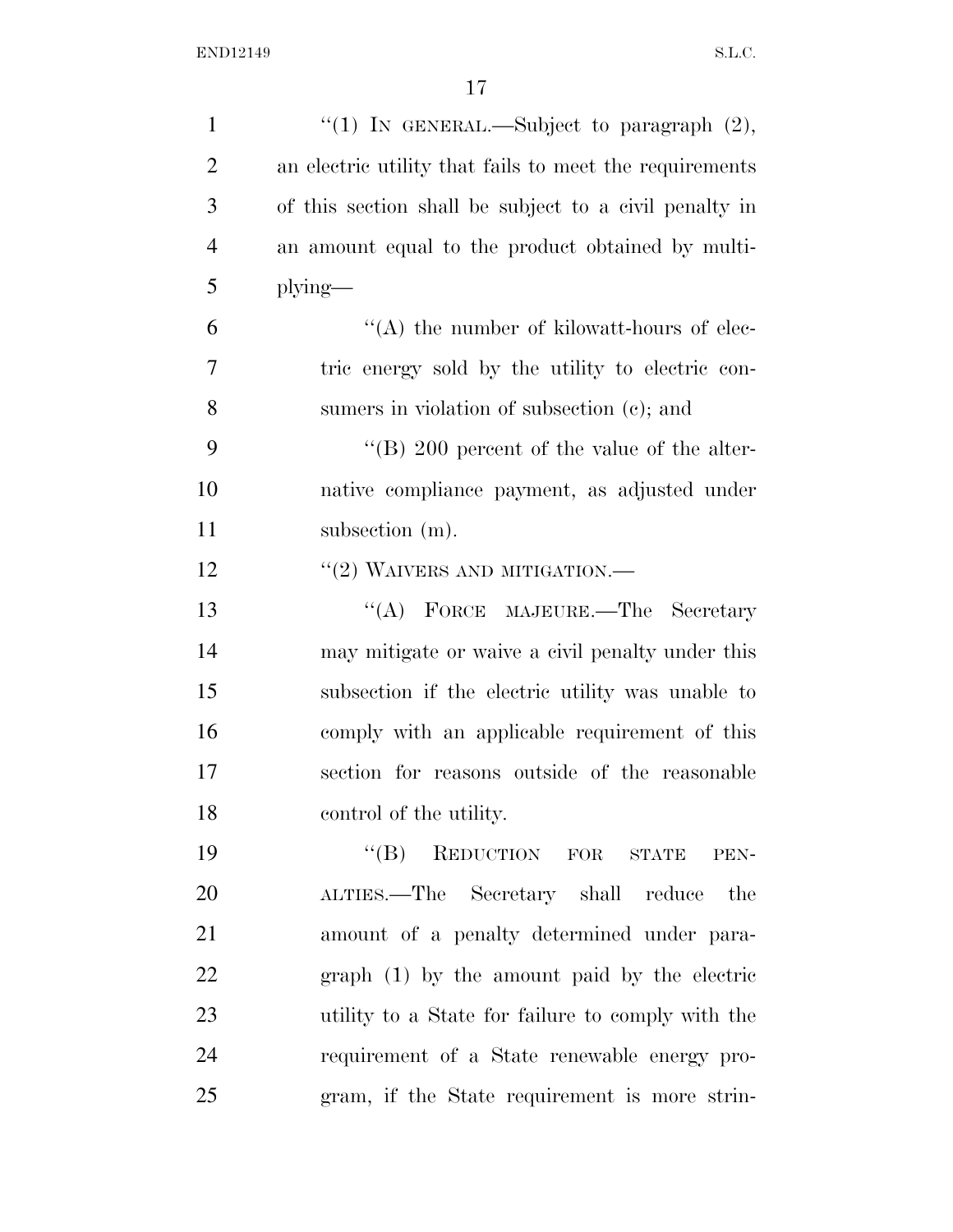gent than the applicable requirement of this section.

3 "(3) PROCEDURE FOR ASSESSING PENALTY.— The Secretary shall assess a civil penalty under this subsection in accordance with section 333(d) of the Energy Policy and Conservation Act (42 U.S.C.  $7 \qquad 6303(d)$ ).

8 "(i) ALTERNATIVE COMPLIANCE PAYMENTS.—An electric utility may satisfy the requirements of subsection (c), in whole or in part, by submitting in lieu of a clean energy credit issued under this section a payment equal 12 to the amount required under subsection  $(d)(2)$ , in accord- ance with such regulations as the Secretary may promul-gate.

 ''(j) STATE ENERGY EFFICIENCY FUNDING PRO-GRAM.—

17 "(1) ESTABLISHMENT.—Not later than Decem- ber 31, 2015, the Secretary shall establish a State energy efficiency funding program.

20 "(2) FUNDING.—All funds collected by the Sec- retary as alternative compliance payments under subsection (i), or as civil penalties under subsection (h), shall be used solely to carry out the program under this subsection.

25 "(3) DISTRIBUTION TO STATES.—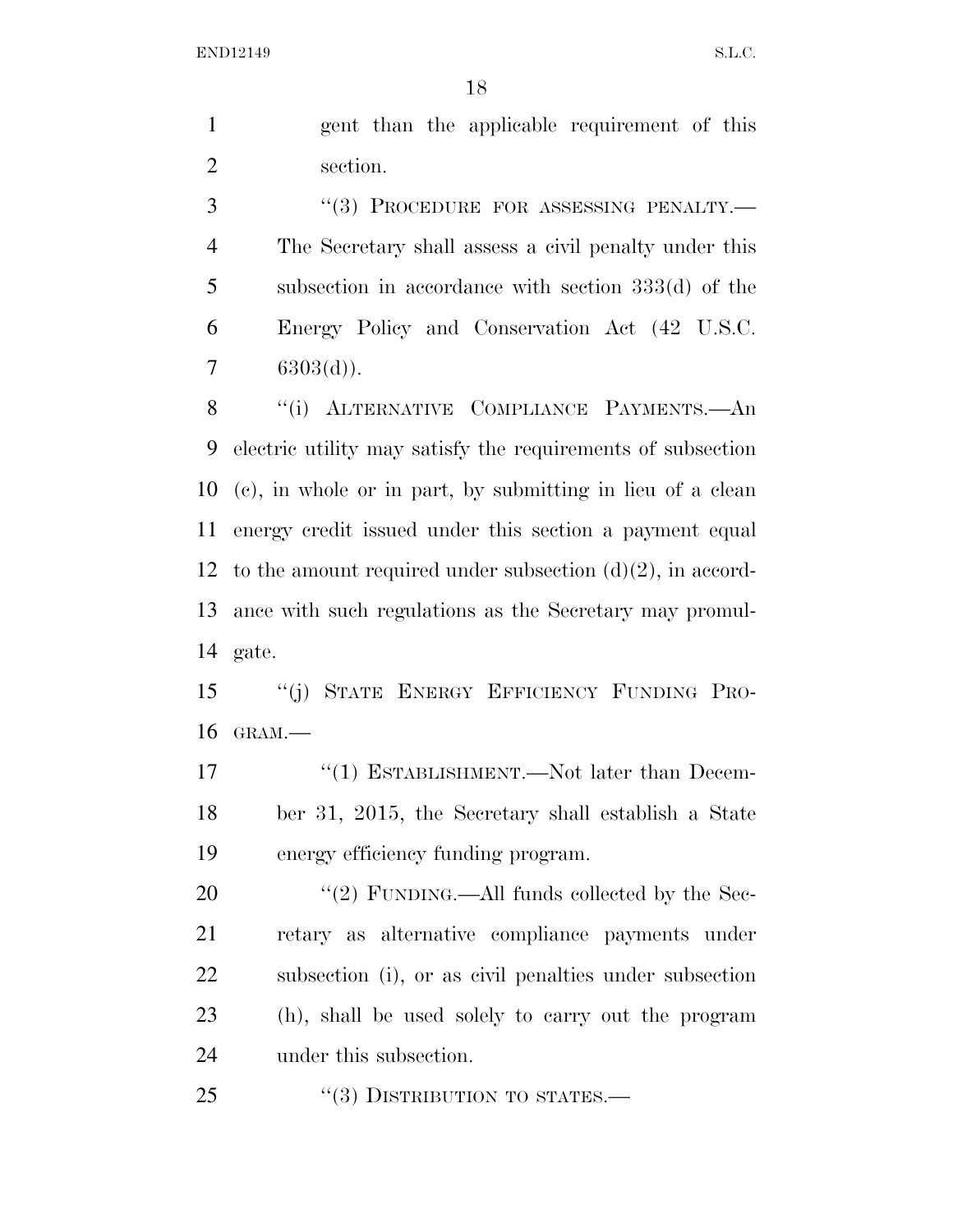| $\mathbf{1}$   | "(A) IN GENERAL.—An amount equal to                       |
|----------------|-----------------------------------------------------------|
| $\overline{2}$ | 75 percent of the funds described in paragraph            |
| 3              | (2) shall be used by the Secretary, without fur-          |
| $\overline{4}$ | ther appropriation or fiscal year limitation, to          |
| 5              | provide funds to States for the implementation            |
| 6              | of State energy efficiency plans under section            |
| 7              | 362 of the Energy Policy and Conservation Act             |
| 8              | $(42 \text{ U.S.C. } 6322)$ , in accordance with the pro- |
| 9              | portion of those amounts collected by the Sec-            |
| 10             | retary from each State.                                   |
| 11             | "(B) ACTION BY STATES.—A State that                       |
| 12             | receives funds under this paragraph shall main-           |
| 13             | tain such records and evidence of compliance as           |
| 14             | the Secretary may require.                                |
| 15             | "(4) GUIDELINES AND CRITERIA.—The Sec-                    |
| 16             | retary may issue such additional guidelines and cri-      |
| 17             | teria for the program under this subsection as the        |
| 18             | Secretary determines to be appropriate.                   |
| 19             | $f'(k)$ EXEMPTIONS.—                                      |
| 20             | "(1) IN GENERAL.—This section shall not apply             |
| 21             | during any calendar year to an electric utility that      |
| 22             | sold less than the applicable quantity described in       |
| 23             | paragraph $(2)$ of megawatt-hours of electric energy      |
| 24             | to electric consumers during the preceding calendar       |
|                |                                                           |

year.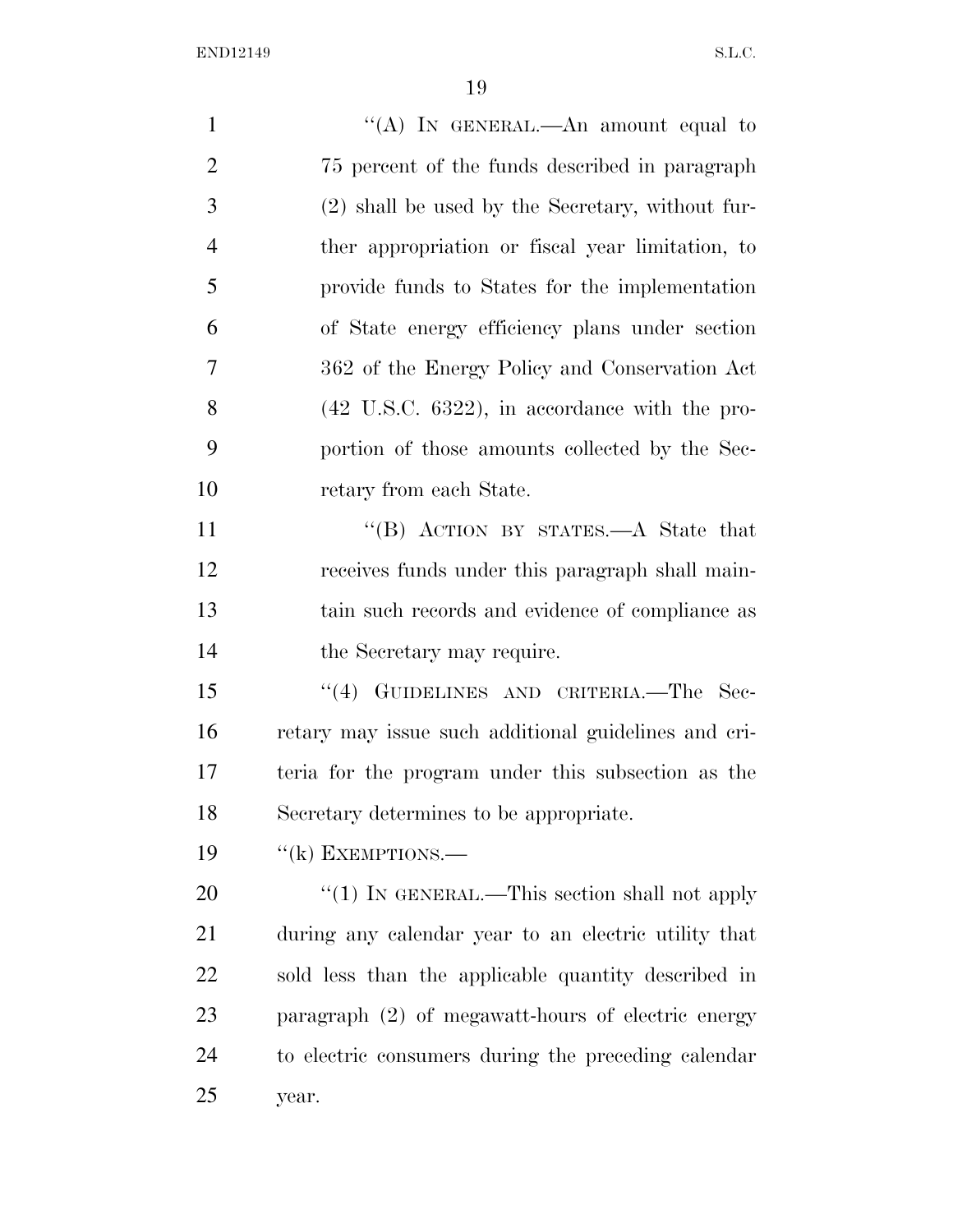| $\mathbf{1}$   | "(2) APPLICABLE QUANTITY.—For purposes of     |
|----------------|-----------------------------------------------|
| $\overline{2}$ | paragraph $(1)$ , the applicable quantity is— |
| 3              | "(A) in the case of calendar year 2015,       |
| $\overline{4}$ | 2,000,000;                                    |
| 5              | "(B) in the case of calendar year 2016,       |
| 6              | 1,900,000;                                    |
| $\tau$         | "(C) in the case of calendar year 2017,       |
| 8              | 1,800,000;                                    |
| 9              | "(D) in the case of calendar year 2018,       |
| 10             | 1,700,000;                                    |
| 11             | "(E) in the case of calendar year 2019,       |
| 12             | 1,600,000;                                    |
| 13             | "(F) in the case of calendar year 2020,       |
| 14             | 1,500,000;                                    |
| 15             | "(G) in the case of calendar year 2021,       |
| 16             | 1,400,000;                                    |
| 17             | "(H) in the case of calendar year $2022$ ,    |
| 18             | 1,300,000;                                    |
| 19             | "(I) in the case of calendar year $2023$ ,    |
| 20             | 1,200,000;                                    |
| 21             | "(J) in the case of calendar year $2024$ ,    |
| 22             | $1,100,000$ ; and                             |
| 23             | "(K) in the case of calendar year $2025$ and  |
| 24             | each calendar year thereafter, 1,000,000.     |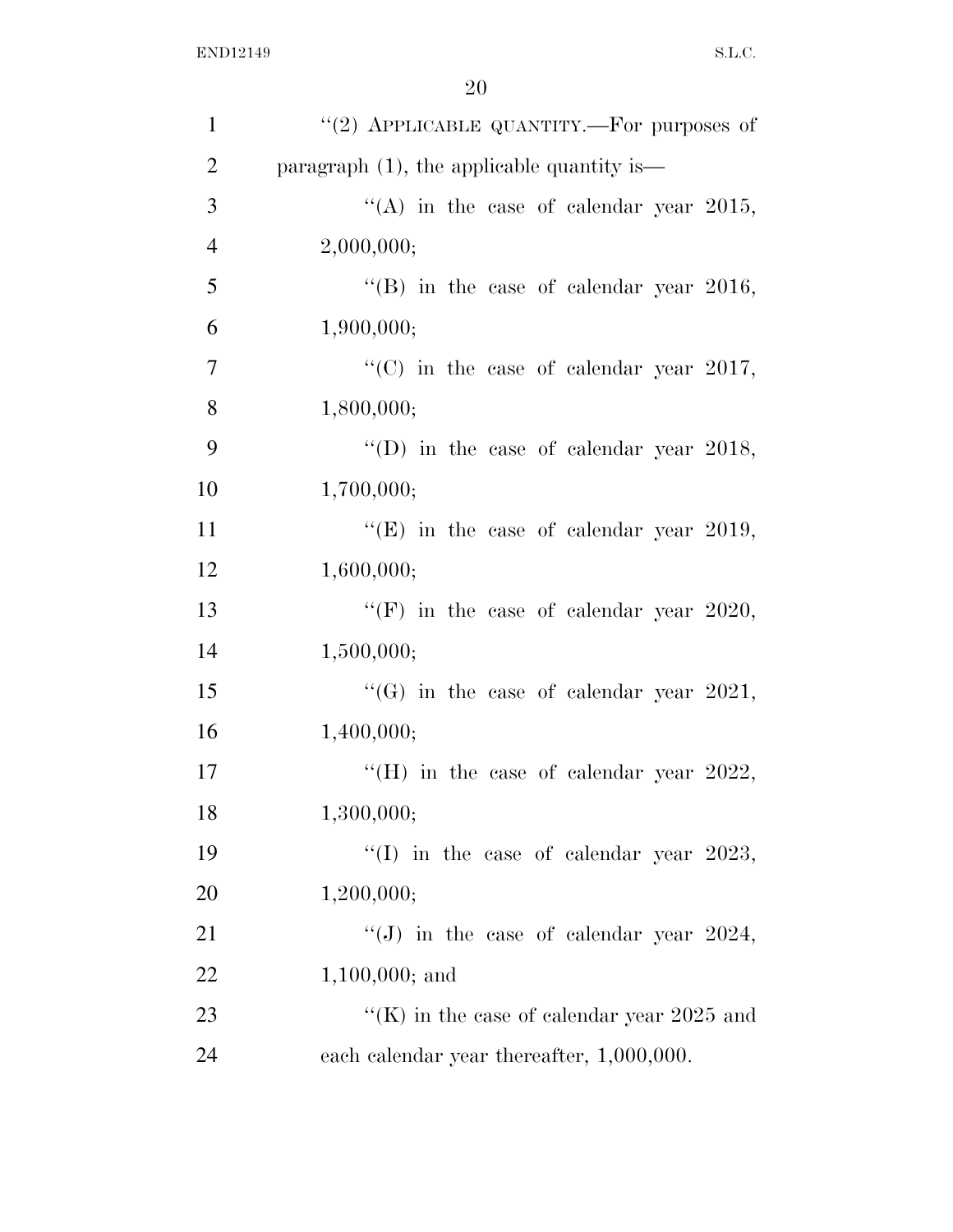| $\mathbf{1}$   | (3)<br>CALCULATION OF ELECTRIC ENERGY                 |
|----------------|-------------------------------------------------------|
| $\overline{2}$ | $SOLD$ .                                              |
| 3              | "(A) DEFINITIONS.—In this subsection,                 |
| $\overline{4}$ | the terms 'affiliate' and 'associate company'         |
| 5              | have the meanings given the terms in section          |
| 6              | 1262 of the Energy Policy Act of $2005$ (42)          |
| $\overline{7}$ | U.S.C. 16451).                                        |
| 8              | "(B) INCLUSION.—For purposes of calcu-                |
| 9              | lating the quantity of electric energy sold by an     |
| 10             | electric utility under this subsection, the quan-     |
| 11             | tity of electric energy sold by an affiliate of the   |
| 12             | electric utility or an associate company shall be     |
| 13             | treated as sold by the electric utility.              |
| 14             | "(1) STATE PROGRAMS.-                                 |
| 15             | $``(1)$ SAVINGS PROVISION.—                           |
| 16             | "(A) IN GENERAL.—Subject to paragraph                 |
| 17             | $(2)$ , nothing in this section affects the authority |
| 18             | of a State or a political subdivision of a State      |
| 19             | to adopt or enforce any law or regulation relat-      |
| <b>20</b>      | $\frac{1}{\text{mg}}$ to —                            |
| 21             | "(i) clean or renewable energy; or                    |
| 22             | "(ii) the regulation of an electric util-             |
| 23             | ity.                                                  |
| 24             | "(B) FEDERAL LAW.—No law or regula-                   |
| 25             | tion of a State or a political subdivision of a       |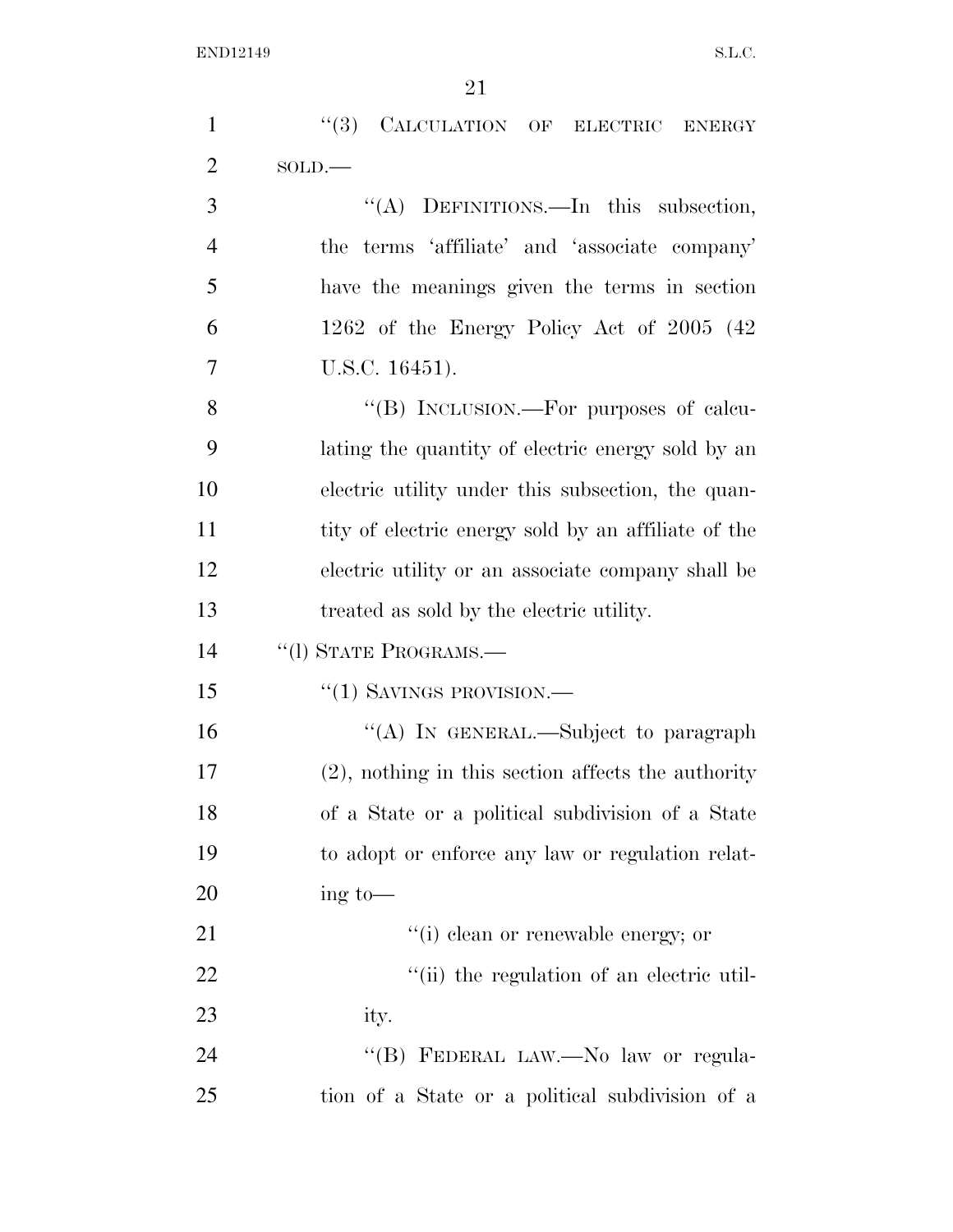State may relieve an electric utility from com- pliance with an applicable requirement of this section.

4 "(2) COORDINATION.—The Secretary, in con- sultation with States that have clean and renewable energy programs in effect, shall facilitate, to the maximum extent practicable, coordination between the Federal clean energy program under this section and the relevant State clean and renewable energy programs.

11 "(m) ADJUSTMENT OF ALTERNATIVE COMPLIANCE PAYMENT.—Not later than December 31, 2016, and an-nually thereafter, the Secretary shall—

14  $\frac{1}{2}$  (1) increase by 5 percent the rate of the alter- native compliance payment under subsection (d)(2); and

17 ''(2) additionally adjust that rate for inflation, as the Secretary determines to be necessary.

19 <sup>"</sup>(n) REPORT ON CLEAN ENERGY RESOURCES THAT DO NOT GENERATE ELECTRIC ENERGY.—

21 "(1) IN GENERAL.—Not later than 3 years after the date of enactment of this section, the Sec- retary shall submit to Congress a report examining mechanisms to supplement the standard under this section by addressing clean energy resources that do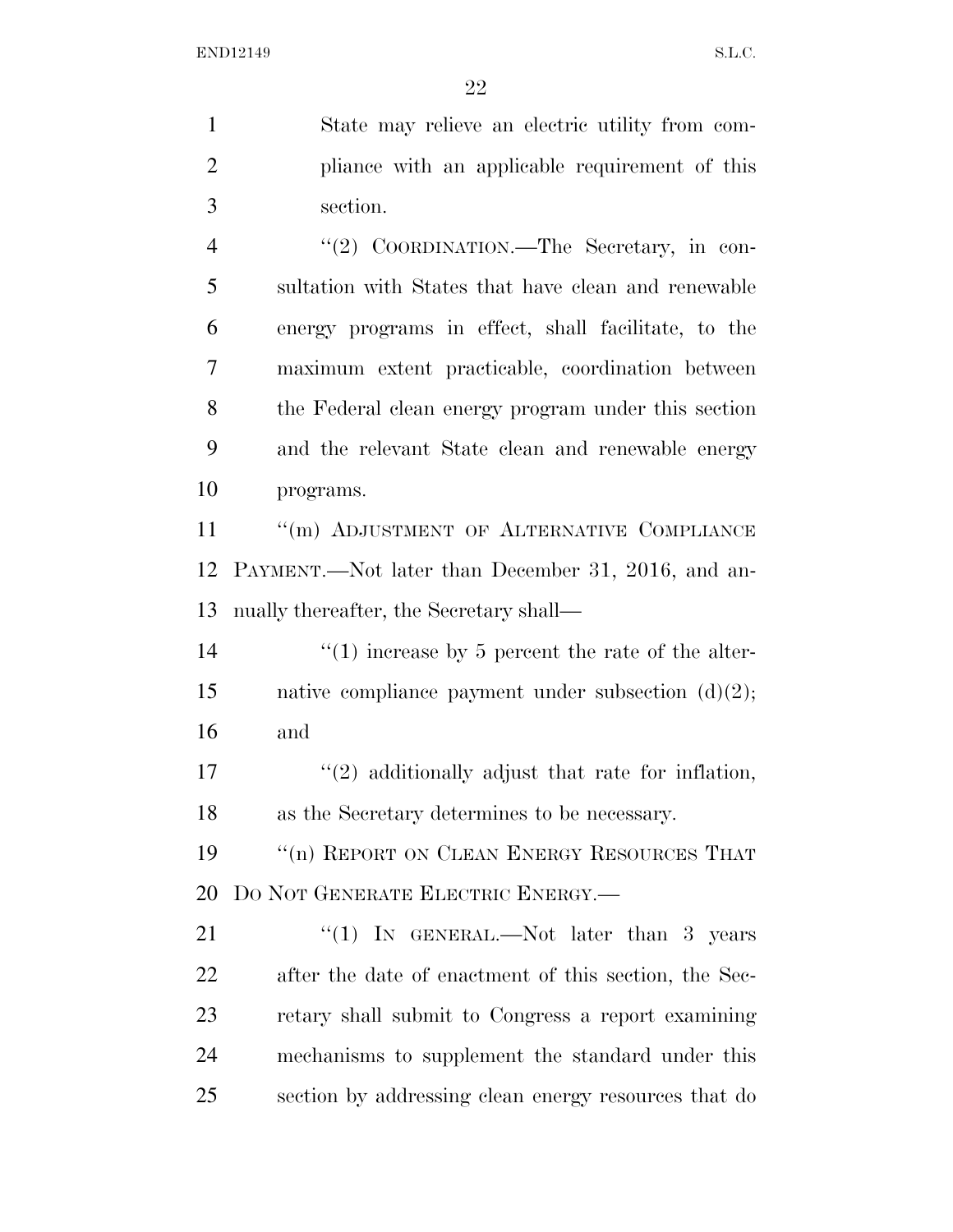| $\mathbf{1}$   | not generate electric energy but that may substan-    |
|----------------|-------------------------------------------------------|
| $\overline{2}$ | tially reduce electric energy loads, including energy |
| 3              | efficiency, biomass converted to thermal energy, geo- |
| $\overline{4}$ | thermal energy collected using heat pumps, thermal    |
| 5              | energy delivered through district heating systems,    |
| 6              | and waste heat used as industrial process heat.       |
| $\overline{7}$ | "(2) POTENTIAL INTEGRATION.—The report                |
| 8              | under paragraph (1) shall examine the benefits and    |
| 9              | challenges of integrating the additional clean energy |
| 10             | resources into the standard established by this sec-  |
| 11             | tion, including—                                      |
| 12             | $\lq\lq$ the extent to which such an integra-         |
| 13             | tion would achieve the purposes of this section;      |
| 14             | $\lq\lq$ the manner in which a baseline de-           |
| 15             | scribing the use of the resources could be devel-     |
| 16             | oped that would ensure that only incremental          |
| 17             | action that increased the use of the resources        |
| 18             | received credit; and                                  |
| 19             | $\lq\lq$ (C) the challenges of pricing the re-        |
| 20             | sources in a comparable manner between orga-          |
| 21             | nized markets and vertically integrated mar-          |
| 22             | kets, including options for the pricing.              |
| 23             | "(3) COMPLEMENTARY POLICIES.—The report               |
| 24             | under paragraph (1) shall examine the benefits and    |
| 25             | challenges of using complementary policies or stand-  |